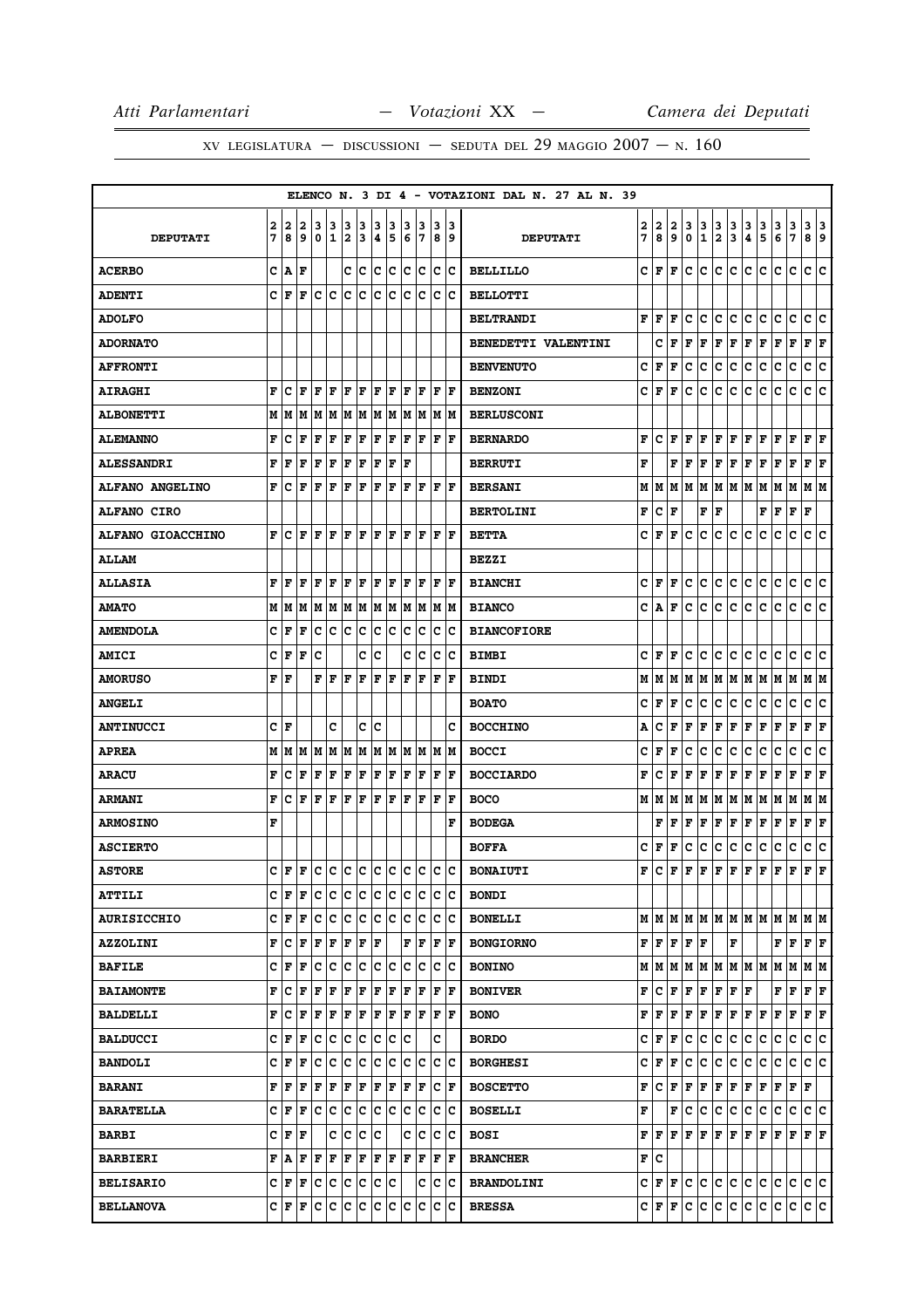# XV LEGISLATURA — DISCUSSIONI — SEDUTA DEL 29 MAGGIO  $2007 - N. 160$

|                            |   |     |     |                                                                                                                                                |              |     |             |                      |     |     |                      |     |                         | ELENCO N. 3 DI 4 - VOTAZIONI DAL N. 27 AL N. 39 |   |               |              |              |                                                                                 |               |                                              |                                   |               |                                                                                                                                                                          |               |                              |     |
|----------------------------|---|-----|-----|------------------------------------------------------------------------------------------------------------------------------------------------|--------------|-----|-------------|----------------------|-----|-----|----------------------|-----|-------------------------|-------------------------------------------------|---|---------------|--------------|--------------|---------------------------------------------------------------------------------|---------------|----------------------------------------------|-----------------------------------|---------------|--------------------------------------------------------------------------------------------------------------------------------------------------------------------------|---------------|------------------------------|-----|
|                            | 2 | 2   | 2   | 3                                                                                                                                              | 3            | 3   | 3           | з                    | 3   | з   | 3                    | 3   | 13                      |                                                 | 2 | 2             | 2            | 3            | 3                                                                               | $\frac{3}{2}$ | $\frac{3}{3}$                                | $\frac{3}{4}$                     | $\frac{3}{5}$ | 3                                                                                                                                                                        | $\frac{3}{7}$ | 3                            | 3   |
| <b>DEPUTATI</b>            | 7 | 8   | 9   | 0                                                                                                                                              | $\mathbf{1}$ | 2   | 3           | 4                    | 5   | 6   | 17                   | 8   | و                       | <b>DEPUTATI</b>                                 | 7 | 8             | 9            | $\mathbf 0$  | $\mathbf{1}$                                                                    |               |                                              |                                   |               | 6                                                                                                                                                                        |               | 8                            | 9   |
| <b>BRICOLO</b>             | F | l F | l F | lF.                                                                                                                                            | F            | F   | F           | F F                  |     |     | F F                  |     | $ {\bf F}  {\bf F} $    | <b>CASTIELLO</b>                                |   |               |              |              |                                                                                 |               |                                              |                                   |               |                                                                                                                                                                          |               |                              |     |
| <b>BRIGANDI'</b>           | F | F   | F   | F                                                                                                                                              | l F          | ΙF  | l F         | ΙF                   | F   | ΙF  | F                    | l F | lF                      | <b>CATANOSO</b>                                 |   |               |              |              |                                                                                 |               | F F.                                         | F                                 | F             | F                                                                                                                                                                        | F             | $\bf{F}$ $\bf{F}$            |     |
| <b>BRIGUGLIO</b>           | F | с   | l F | F                                                                                                                                              | F            | F   | F           | F                    | F   | ΙF  | F                    | F   | F                       | <b>CATONE</b>                                   | М | M             | M            | М            | M                                                                               | М             | M                                            | M                                 | M             | M                                                                                                                                                                        | M             | M M                          |     |
| <b>BRUGGER</b>             | c | F   | l F | c                                                                                                                                              | Iс           | Iс  | Iс          | Ιc                   | Iс  | Iс  | Iс                   | Iс  | Ιc                      | <b>CECCACCI RUBINO</b>                          | F | c             | F            | F            | F                                                                               | F             | F                                            | F                                 | Г             | F                                                                                                                                                                        | F             | ${\bf F} \,   \, {\bf F}$    |     |
| <b>BRUNO</b>               | F | с   | F   | F                                                                                                                                              | l F          | F   | F           | F                    | F   | F   | F                    | F   | F                       | <b>CECCUZZI</b>                                 | c | F             | F            | с            | с                                                                               | c             | с                                            | с                                 | с             | с                                                                                                                                                                        | с             | c                            | c   |
| <b>BRUSCO</b>              | F | c   | F   | F                                                                                                                                              | F            | F   | F           | F F                  |     |     | F                    | F   | ١F                      | <b>CENTO</b>                                    | М | м             | М            | м            | M                                                                               | Μ             | M                                            | MM                                |               | MM                                                                                                                                                                       |               | M  M                         |     |
| <b>BUCCHINO</b>            | c | F   | F   | c                                                                                                                                              | c            | Ιc  | c           | c                    | Iс  | Iс  | Ιc                   | c   | Ιc                      | <b>CERONI</b>                                   | F | F             | F            | F            | F                                                                               | F             | F                                            | F                                 | F             | F                                                                                                                                                                        | F             | F                            | F   |
| <b>BUEMI</b>               | F | F   | F   | c                                                                                                                                              | c            | c   | c           | c                    | c   | c   | c                    | Iс  | lc                      | <b>CESA</b>                                     | F | F             | F            | F            | F                                                                               | F             | Г                                            | F                                 | F             |                                                                                                                                                                          | F             | $\mathbf{F} \mid \mathbf{F}$ |     |
| <b>BUFFO</b>               | c | l F | l F | c                                                                                                                                              | Ιc           | c   | ١c          | c                    | Ιc  | lc. | Iс                   | lc. | Ιc                      | <b>CESARIO</b>                                  | c | F             | F            | с            | c                                                                               | c             | c                                            | c                                 | с             | c                                                                                                                                                                        | c             | c                            | lc. |
| <b>BUGLIO</b>              | c | F   | F   | Iс                                                                                                                                             |              |     |             | c  c                 |     |     | c                    |     | c                       | <b>CESARO</b>                                   |   | C             |              | F            |                                                                                 |               | F                                            |                                   | F             |                                                                                                                                                                          |               | F                            |     |
| <b>BUONFIGLIO</b>          |   |     |     |                                                                                                                                                |              |     |             |                      |     |     |                      |     |                         | <b>CESINI</b>                                   | с | F             | F            | c            | c                                                                               | с             | c                                            | с                                 | с             | с                                                                                                                                                                        | c             | c c                          |     |
| <b>BUONTEMPO</b>           |   | MM  | IМ  | M M                                                                                                                                            |              | M M |             | M M                  |     |     | M M                  |     | IM IM                   | <b>CHIANALE</b>                                 | c | F             | F            | с            | с                                                                               | c             | с                                            | c                                 | с             | с                                                                                                                                                                        | c             | c                            | c   |
| <b>BURCHIELLARO</b>        |   | CF  | ΙF  | с                                                                                                                                              | Iс           | lc. | ∣c          | c c                  |     |     | c  c                 |     | c c                     | <b>CHIAROMONTE</b>                              |   |               |              |              |                                                                                 |               |                                              |                                   |               |                                                                                                                                                                          |               |                              |     |
| <b>BURGIO</b>              | c | l F | F   | c                                                                                                                                              | с            | c   | c           | c                    | с   | c   | c                    | c   | Ιc                      | <b>CHICCHI</b>                                  | c | F             | F            | с            | с                                                                               | с             | с                                            | с                                 | с             | с                                                                                                                                                                        | с             | c                            | Iс  |
| <b>BURTONE</b>             | c | F   | F   | c                                                                                                                                              | c            | c   | c           | c                    | c   | c   | c                    | c   | Ιc                      | CHITI                                           |   | M   M   M   M |              |              |                                                                                 |               |                                              |                                   |               | M  M  M  M  M  M  M                                                                                                                                                      |               | M M                          |     |
| <b>CACCIARI</b>            | c | l F | l F | c                                                                                                                                              | c            | lc. | lc.         | Ιc                   | Ιc  | lc  | lc.                  | lc. | Ιc                      | <b>CIALENTE</b>                                 |   |               |              |              |                                                                                 |               |                                              |                                   |               |                                                                                                                                                                          |               |                              |     |
| <b>CALDAROLA</b>           | c | F   | F   | c                                                                                                                                              | c            | c   | Iс          | c                    | Iс  | c   | Iс                   | Iс  | Ιc                      | <b>CICCHITTO</b>                                |   |               |              |              |                                                                                 |               |                                              |                                   |               |                                                                                                                                                                          |               |                              |     |
| <b>CALGARO</b>             | c | F   | F   | c                                                                                                                                              | Iс           | Ιc  | Iс          | Ιc                   | Iс  | Iс  | Iс                   | ΙC  | Ιc                      | CICCIOLI                                        | F | c             | F            | F            | F                                                                               |               |                                              |                                   |               | F F F F F F                                                                                                                                                              |               | F F                          |     |
| CALIGIURI                  | F | с   | F   | F                                                                                                                                              | F            | F   | F           | F                    | F   | F   | F                    | F   | F                       | CICU                                            |   |               |              |              |                                                                                 |               |                                              |                                   |               |                                                                                                                                                                          |               |                              |     |
| <b>CAMPA</b>               | F |     |     | F F                                                                                                                                            |              | F F |             | F F                  |     |     | F F                  |     | F F                     | <b>CIOCCHETTI</b>                               | F | F             | F            | F            | F                                                                               | F             | F                                            | F                                 | F F           |                                                                                                                                                                          |               |                              |     |
| <b>CANCRINI</b>            |   |     |     |                                                                                                                                                |              |     |             |                      |     |     |                      |     |                         | <b>CIOFFI</b>                                   | c | F             | F            | с            | с                                                                               | с             | с                                            | с                                 | с             | c                                                                                                                                                                        | c             | c                            | lc. |
| <b>CANNAVO'</b>            |   |     |     |                                                                                                                                                |              |     |             |                      |     |     |                      |     |                         | CIRIELLI                                        | F | c             | F            | F            | F                                                                               | F             | F                                            | F                                 | F F           |                                                                                                                                                                          |               |                              |     |
| <b>CAPARINI</b>            | F | l F | ١F  | l F                                                                                                                                            | ΙF           | F   | ١F          | lF                   | lF. | ΙF  | F                    | F   | ١F                      | CIRINO POMICINO                                 |   |               |              |              |                                                                                 |               |                                              |                                   |               |                                                                                                                                                                          |               |                              |     |
| <b>CAPEZZONE</b>           |   |     |     |                                                                                                                                                |              |     |             |                      |     |     |                      |     |                         | <b>CODURELLI</b>                                | c | F             | F            | с            | с                                                                               | с             | с                                            | с                                 | с             | с                                                                                                                                                                        | с             | с                            | c   |
| <b>CAPITANIO SANTOLINI</b> | F | Ιc  | l F | ١F                                                                                                                                             | ١F           | F   | F           | $ {\bf F}  {\bf F} $ |     | F   | F                    | F   | ١F                      | <b>COGODI</b>                                   | c | F             | F            | c            | c                                                                               | c             | c                                            | c                                 | lc.           | c                                                                                                                                                                        | c             | c c                          |     |
| <b>CAPODICASA</b>          |   |     |     | M  M  M  M  M  M  M  M  M  M  M  M  M                                                                                                          |              |     |             |                      |     |     |                      |     |                         | <b>COLASIO</b>                                  |   |               |              |              |                                                                                 |               |                                              |                                   |               |                                                                                                                                                                          |               |                              |     |
| <b>CAPOTOSTI</b>           | F | F   | F   | c c                                                                                                                                            |              | c c |             | c c                  |     |     | c c                  |     | c  c                    | <b>COLUCCI</b>                                  |   | M   M   M     |              |              |                                                                                 |               |                                              |                                   |               | IM IM IM IM IM IM IM IM IM                                                                                                                                               |               |                              |     |
| <b>CARBONELLA</b>          |   | CF  | l F | Iс                                                                                                                                             | Ιc           | c   | c           | Ιc                   | Ιc  | Ιc  | Iс                   | Iс  | Ιc                      | <b>COMPAGNON</b>                                | F | F             | F            | F            | F                                                                               |               |                                              |                                   |               | F   F   F   F   F                                                                                                                                                        |               | F F                          |     |
| <b>CARDANO</b>             |   | CF  | F   | c                                                                                                                                              | c            | c   | ∣c          | c                    | ∣c  | c   | ∣c                   |     | c c                     | <b>CONSOLO</b>                                  | F | c             | $\mathbf{F}$ | $\mathbf{F}$ |                                                                                 |               |                                              |                                   |               | ${\bf F}\, {\bf F}\, {\bf F}\, {\bf F}\, {\bf F}\, {\bf F}\, {\bf F}\, $                                                                                                 |               | F F                          |     |
| <b>CARDINALE</b>           |   | F   | F   | с                                                                                                                                              | Iс           | lc. | $ {\bf c} $ | c c                  |     | ΙC  | ΙC                   |     | lc Ic                   | CONTE GIANFRANCO                                | F | с             | F            | F            | F                                                                               |               | $\mathbf{F} \parallel \mathbf{F}$            |                                   | F F           | FF                                                                                                                                                                       |               | ${\bf F}$ $\bf F$            |     |
| <b>CARFAGNA</b>            | F | Iс  | F   | F                                                                                                                                              | F            | F   | F           | F                    | F   | F   | F                    |     | F  F                    | <b>CONTE GIORGIO</b>                            | F | c             | F            | F            | F                                                                               |               |                                              |                                   |               | $\mathbf{F} \left  \mathbf{F} \right. \left  \mathbf{F} \right. \left  \mathbf{F} \right. \left  \mathbf{F} \right. \left  \mathbf{F} \right. \left  \mathbf{F} \right.$ |               | F F                          |     |
| <b>CARLUCCI</b>            | F | c   | F   | F   F   F   F   F   F   F   F   F                                                                                                              |              |     |             |                      |     |     |                      |     |                         | <b>CONTENTO</b>                                 | F |               | C F          |              | $\bf F \, \, \bf F \, \, \bf F \, \, \bf F \, \, \bf F \, \, \bf F \, \, \bf F$ |               |                                              |                                   |               |                                                                                                                                                                          |               | ${\bf F} \parallel {\bf F}$  |     |
| <b>CARRA</b>               |   | CF  | F   | с                                                                                                                                              | с            | lc. | IC.         | c c                  |     | IC. | Ιc                   |     | c  c                    | CONTI GIULIO                                    | F |               |              |              |                                                                                 |               |                                              |                                   |               | FFFFF                                                                                                                                                                    |               | F F                          |     |
| <b>CARTA</b>               |   | CF  | F   | с                                                                                                                                              | Iс           | c c |             | c c                  |     |     | c  c                 |     | ∣c ∣c                   | CONTI RICCARDO                                  |   |               |              |              |                                                                                 |               |                                              |                                   |               |                                                                                                                                                                          |               |                              |     |
| <b>CARUSO</b>              | c | ΙF  | l F | Iс                                                                                                                                             | Ιc           | lc. | ١c          | lc.                  | Iс  | lc. | Iс                   | c   | Iс                      | <b>CORDONI</b>                                  |   |               |              |              |                                                                                 |               |                                              |                                   |               | MMMMMMMMMMMMMMM                                                                                                                                                          |               |                              |     |
| <b>CASERO</b>              | F | ١c  | F   | F                                                                                                                                              | F            | F   | F           | F                    | F   | F   | F                    |     | F  F                    | COSENTINO LIONELLO                              |   | C  F          | F            | c            | c.                                                                              |               | c c c c                                      |                                   |               | lc.                                                                                                                                                                      | lc.           | c c                          |     |
| <b>CASINI</b>              | F | F   | F   | F F F F                                                                                                                                        |              |     |             | F F                  |     |     | F                    |     | $ {\bf F}  {\bf F} $    | COSENTINO NICOLA                                | F |               | F            |              |                                                                                 | F             |                                              | F                                 |               | F  F                                                                                                                                                                     |               |                              | F   |
| <b>CASSOLA</b>             |   | CF  | F   | Ιc                                                                                                                                             | Iс           | Ιc  | Iс          | c c                  |     | Ιc  | Ιc                   |     | $ {\bf c} \;   {\bf c}$ | <b>COSENZA</b>                                  | F | F             | F            | F            | F                                                                               |               | ${\bf F}$ $\bf F$                            | F F                               |               | F                                                                                                                                                                        | F             | $ {\bf F}  {\bf F} $         |     |
| <b>CASTAGNETTI</b>         |   |     |     |                                                                                                                                                |              |     |             |                      |     |     |                      |     |                         | <b>COSSIGA</b>                                  | F |               |              |              | C F F F                                                                         |               | $\mathbf{F} \mid \mathbf{F} \mid \mathbf{F}$ |                                   |               |                                                                                                                                                                          |               |                              | F   |
| <b>CASTELLANI</b>          | F |     |     | $\mathbf{F} \left  \mathbf{F} \right. \left  \mathbf{F} \right. \left  \mathbf{F} \right. \left  \mathbf{F} \right. \left  \mathbf{F} \right.$ |              |     |             | F F                  |     |     | $ {\bf F}  {\bf F} $ |     | $ {\bf F}  {\bf F} $    | <b>COSTA</b>                                    | F |               |              | F            | F                                                                               | F             | Г                                            | $\mathbf{F} \parallel \mathbf{F}$ |               | F                                                                                                                                                                        | F             | FF                           |     |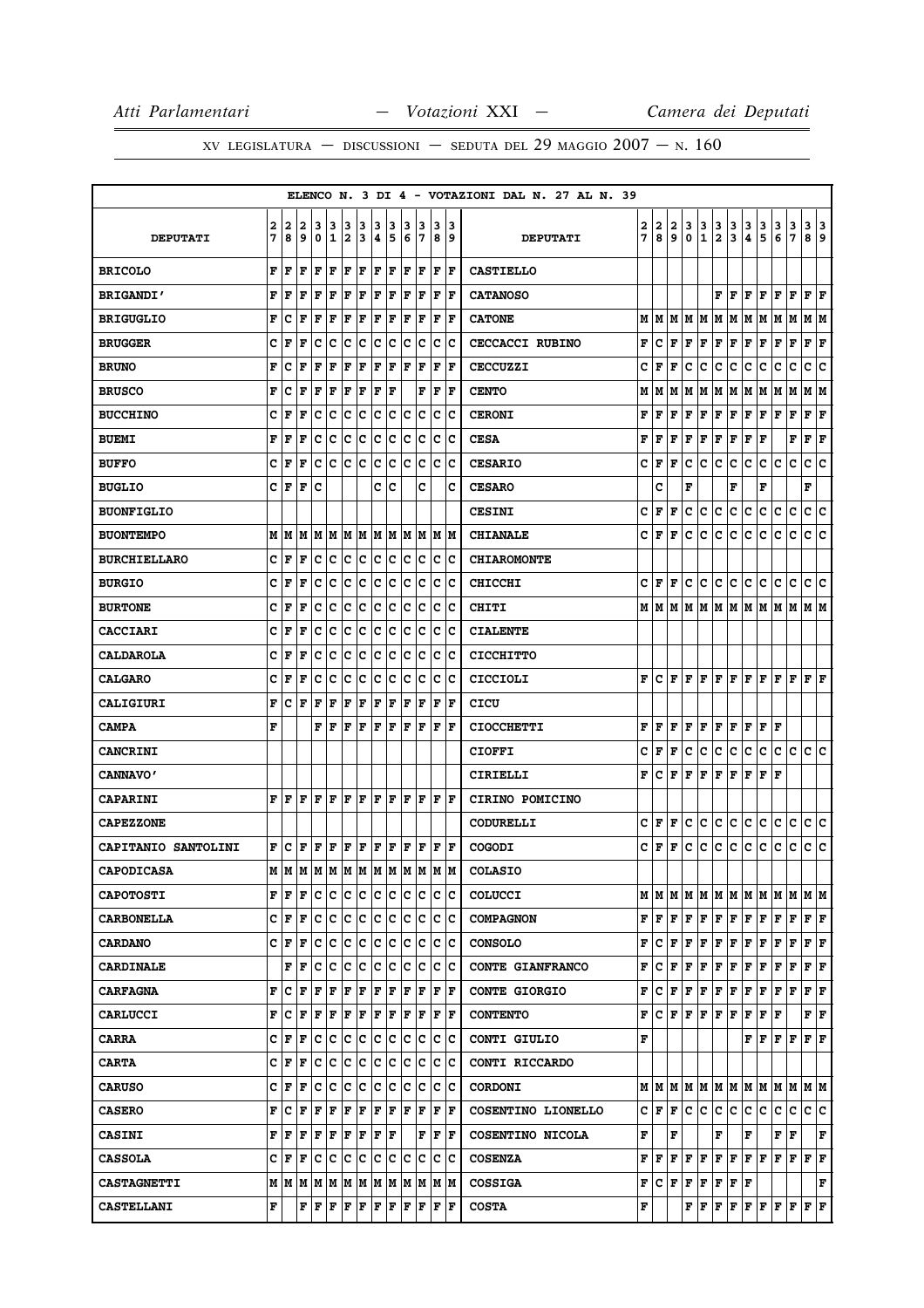|                          |        |                   |                         |        |                   |        |        |        |        |        |                    |             |          | ELENCO N. 3 DI 4 - VOTAZIONI DAL N. 27 AL N. 39 |        |        |               |        |                                                                                                                                                                                                                                                                                                                                                                                                                             |                      |               |                                   |        |        |             |                        |        |
|--------------------------|--------|-------------------|-------------------------|--------|-------------------|--------|--------|--------|--------|--------|--------------------|-------------|----------|-------------------------------------------------|--------|--------|---------------|--------|-----------------------------------------------------------------------------------------------------------------------------------------------------------------------------------------------------------------------------------------------------------------------------------------------------------------------------------------------------------------------------------------------------------------------------|----------------------|---------------|-----------------------------------|--------|--------|-------------|------------------------|--------|
| <b>DEPUTATI</b>          | 2<br>7 | 2<br>8            | 2<br>9                  | з<br>0 | 3<br>$\mathbf{1}$ | 3<br>2 | 3<br>3 | 3<br>4 | з<br>5 | з<br>6 | з<br>7             | 3<br>8      | 3<br>و ا | <b>DEPUTATI</b>                                 | 2<br>7 | 2<br>8 | 2<br>9        | з<br>0 | 3<br>1                                                                                                                                                                                                                                                                                                                                                                                                                      | 3<br>$\mathbf{2}$    | 3<br>3        | 3<br>4                            | 3<br>5 | 3<br>6 | 3<br>7      | 3<br>8                 | з<br>9 |
| <b>COSTANTINI</b>        | с      | F                 | F                       | c      | c                 | c      | ∣c     | c      | с      |        | c                  | c           | Ιc       | <b>DI CAGNO ABBRESCIA</b>                       | F      | c      | F             | l F    | F                                                                                                                                                                                                                                                                                                                                                                                                                           | F                    | F             | F                                 | F      | F      | F           | F                      | F      |
| <b>COTA</b>              |        | F                 | l F                     | F      | l F               | l F    | F      | F      | F      | F      | F                  | $\mathbf F$ | F        | DI CENTA                                        | F      | c      | F             | l F    | F                                                                                                                                                                                                                                                                                                                                                                                                                           | F                    | F             | F                                 | F      | F      | $\mathbf F$ | F                      | F      |
| <b>CRAPOLICCHIO</b>      | C      |                   | F                       | c      |                   | c      | c      | c      |        | C      | Ιc                 | c           | Ιc       | <b>DI GIOIA</b>                                 | c      | F      | l F           | c      | c                                                                                                                                                                                                                                                                                                                                                                                                                           | c                    | c             | c                                 | c      | c      | c           | C                      | c      |
| <b>CRAXI</b>             |        |                   |                         |        |                   |        |        |        |        |        |                    |             |          | <b>DI GIROLAMO</b>                              | c      | ١F     | F             | c      | c                                                                                                                                                                                                                                                                                                                                                                                                                           | с                    | c             | с                                 | c      | c      | с           | c                      | c      |
| <b>CREMA</b>             | F      | F                 | F                       | c      | c                 | c      | c      | c      | Iс     | с      | Iс                 | c           | ΙC       | <b>DILIBERTO</b>                                |        |        |               |        |                                                                                                                                                                                                                                                                                                                                                                                                                             |                      |               |                                   |        |        |             |                        |        |
| <b>CRIMI</b>             | F      | c                 | F                       | F      | F                 | F      | F      | F      | F      | F      | F                  | F           | F        | <b>DIOGUARDI</b>                                | c      | F      | F             | c      | c                                                                                                                                                                                                                                                                                                                                                                                                                           | c                    | lc.           | c                                 | c      | с      | c           | c                      | c      |
| <b>CRISAFULLI</b>        | c      | F                 | F                       | c      | c                 | c      | c      | c      | c      | c      | c                  | c           | Iс       | <b>DIONISI</b>                                  | F      | ΙF     | F             | F      | F                                                                                                                                                                                                                                                                                                                                                                                                                           | F                    | F             | F                                 | F      | F      | F           | F                      | ΙF     |
| CRISCI                   | c      | F                 | F                       | c      | c                 | с      | c      | с      | c      | c      | c                  | c           | Ιc       | <b>DI PIETRO</b>                                | м      | IМ     |               |        | M  M  M  M  M  M  M                                                                                                                                                                                                                                                                                                                                                                                                         |                      |               |                                   |        | M      | M           | M  M                   |        |
| <b>CROSETTO</b>          | F      |                   | F                       | F      | F                 | F      | F      |        | F      |        | F                  | $\mathbf F$ | F        | <b>D'IPPOLITO VITALE</b>                        | F      | c      | F             | F      | F                                                                                                                                                                                                                                                                                                                                                                                                                           | F                    | F             | F                                 | F      | F      | F           | F                      | F      |
| <b>CUPERLO</b>           | c      | F                 | F                       | c      | c                 | c      | c      | c      | с      | c      | Ιc                 | c           | Ιc       | DI SALVO                                        | c      |        | F             | c      | с                                                                                                                                                                                                                                                                                                                                                                                                                           | c                    | lc.           | с                                 | c      | c      | c           | с                      | c      |
| 0'AGRO ש                 | F      | F                 | F                       | F      | F                 | F      | F      | F      | F      | ΙF     | ΙF                 | F           | l F      | DI VIRGILIO                                     | F      | c      | F             | F      | F                                                                                                                                                                                                                                                                                                                                                                                                                           | F                    | F             | F                                 | F      | F      | $\mathbf F$ | ${\bf F} \mid {\bf F}$ |        |
| <b>D'ALEMA</b>           |        | MM                | M                       | M      | M                 | lМ     | М      | lм     | lМ     | lм     | M                  | M           | IМ       | <b>DONADI</b>                                   | c      |        | F             | c      | с                                                                                                                                                                                                                                                                                                                                                                                                                           | с                    | c             | c                                 | c      | c      | c           | c                      | c      |
| <b>D'ALIA</b>            | F F    |                   |                         |        |                   |        |        |        |        |        |                    |             |          | <b>DOZZO</b>                                    |        |        |               |        |                                                                                                                                                                                                                                                                                                                                                                                                                             |                      |               |                                   |        |        |             |                        |        |
| <b>D'AMBROSIO</b>        |        |                   |                         |        |                   |        |        |        |        |        |                    |             |          | <b>DRAGO</b>                                    | F      | l F    | F             | l F    | F                                                                                                                                                                                                                                                                                                                                                                                                                           | F                    | F             | F                                 | l F    | F      | F           | F                      | F      |
| <b>DAMIANO</b>           | M      | M                 | M                       | MM     |                   | M  M   |        | M  M   |        |        | M  M               |             | M  M     | DUILIO                                          | м      | IМ     |               | M M    |                                                                                                                                                                                                                                                                                                                                                                                                                             |                      | M  M  M  M  M |                                   |        | M      | м           | M  M                   |        |
| <b>D'ANTONA</b>          | c      | F                 | l F                     | c      | c                 | c      | c      | c      | c      | c      | Ιc                 | c           | Ιc       | <b>D'ULIZIA</b>                                 | c      | c      | F             | c      | c                                                                                                                                                                                                                                                                                                                                                                                                                           | с                    | c             | c                                 | c      | c      | c           | c                      | c      |
| <b>D'ANTONI</b>          | M      | lМ                | M                       | M      | M                 | M      | lМ     | M      | M      | lм     | lМ                 | lм          | lМ       | <b>DURANTI</b>                                  | c      | ΙF     | F             | c      | с                                                                                                                                                                                                                                                                                                                                                                                                                           | с                    | c             | с                                 | c      | с      | c           | с                      | c      |
| <b>DATO</b>              | с      | ١F                | l F                     | с      | c                 | Ιc     |        | с      | c      | Iс     | Iс                 | Iс          | Ιc       | <b>DUSSIN</b>                                   | F      | l F    | F             | l F    | F                                                                                                                                                                                                                                                                                                                                                                                                                           | $ {\bf F}  {\bf F} $ |               | F                                 | F      | F      | F           | F                      | ١F     |
| <b>DE ANGELIS</b>        | c      |                   | F                       | c      | c                 | с      | c      | c      | c      | с      | Iс                 | c           | ΙC       | <b>EVANGELISTI</b>                              | м      | IМ     | M             | M      |                                                                                                                                                                                                                                                                                                                                                                                                                             | M   M   M            |               | M                                 | M      | M      | M           | M   M                  |        |
| <b>DE BIASI</b>          | c      | F                 | F                       | с      | c                 | c      | c      | c      | Iс     | с      | Iс                 | c           | ΙC       | <b>FABBRI</b>                                   | F      | C      | F             | F      | F                                                                                                                                                                                                                                                                                                                                                                                                                           | F F                  |               | F                                 | F      | F      | F           | $\bf{F}$ $\bf{F}$      |        |
| <b>DE BRASI</b>          | c      | F                 | F                       | c      | c                 | c      | c      | c      | c      | c      | c                  | c           | Iс       | <b>FABRIS</b>                                   | М      | M      | M             | lМ     |                                                                                                                                                                                                                                                                                                                                                                                                                             | M   M   M            |               | M                                 | M      | M      | M           | M   M                  |        |
| <b>DE CASTRO</b>         | M      | M                 | М                       | М      | M                 | M      | M      | М      | M      | M      | M                  | Μ           | lМ       | <b>FADDA</b>                                    | c      | F      | F             | c      | с                                                                                                                                                                                                                                                                                                                                                                                                                           | с                    | c             | с                                 | с      | с      | с           | c                      | ∣c     |
| <b>DE CORATO</b>         | F      | c                 | l F                     | F      | F                 | F      | F      | F      | F      | F      | F                  | F           | F        | <b>FALLICA</b>                                  | F      | c      | F             | F      | F                                                                                                                                                                                                                                                                                                                                                                                                                           | F                    | F             | F                                 | F      | F      | F           | F                      | F      |
| <b>DE CRISTOFARO</b>     | c      | F                 | F                       | c      | c                 | c      | c      | c      | с      | c      | Ιc                 | c           | ΙC       | <b>FALOMI</b>                                   | c      | F      | F             | c      | с                                                                                                                                                                                                                                                                                                                                                                                                                           | c                    | c             | с                                 | c      | c      | c           | с                      | c      |
| <b>DEIANA</b>            | c      | l F               | F                       | c      | c                 | c      | c      | c      | c      | c      | c                  | c           | Ιc       | <b>FARINA DANIELE</b>                           | с      | F      | F             | c      | с                                                                                                                                                                                                                                                                                                                                                                                                                           | с                    | c             | с                                 | c      | с      | с           | c                      | c      |
| DE LAURENTIIS            | F      | с                 | l F                     | F      | F                 | F      | F      | F      | F      | F      | F                  | $\mathbf F$ | F        | <b>FARINA GIANNI</b>                            | c      | ١F     | F             | c      | c                                                                                                                                                                                                                                                                                                                                                                                                                           | c                    | c             | с                                 | c      | c      | c           | c                      | lc.    |
| <b>DELBONO</b>           |        | CF                | F                       | с      | IС                | lc.    | ∣c     | IC.    | Iс     | IC.    | Ιc                 | Iс          | ∣C       | <b>FARINONE</b>                                 |        |        | $C$ $ F $ $F$ | IC.    | IC.                                                                                                                                                                                                                                                                                                                                                                                                                         | $ {\bf C} {\bf C} $  |               | c c                               |        | с      | с           | c c                    |        |
| DEL BUE                  | F      | lF                | F                       | F      | F                 | F      | F      | F      | F      | ١A     | l F                | F           | Iс       | <b>FASCIANI</b>                                 |        |        | C F F C       |        | IC.                                                                                                                                                                                                                                                                                                                                                                                                                         | c c                  |               | c c                               |        | С      | с           | c c                    |        |
| <b>DELFINO</b>           | F      | ١F                | F                       | F      | F                 | F      |        | F      | F      | F      | F                  |             | F  F     | <b>FASOLINO</b>                                 |        |        |               |        | ${\bf F}\, \,{\bf F}\, \,{\bf F}\, \,{\bf F}\, \,{\bf F}\, \,{\bf F}\, \,{\bf F}\, \,{\bf F}\, \,{\bf F}\, \,{\bf F}\, \,{\bf F}\, \,{\bf F}\, \,{\bf F}\,$                                                                                                                                                                                                                                                                 |                      |               |                                   |        |        |             |                        |        |
| <b>D'ELIA</b>            |        | FF                | F                       | Iс     | Ιc                | c      | c      | c c    |        | lc.    | Ιc                 | lc.         | ΙC       | <b>FASSINO</b>                                  |        |        |               |        |                                                                                                                                                                                                                                                                                                                                                                                                                             |                      |               |                                   |        |        |             |                        |        |
| DELLA VEDOVA             |        | FIF               | F                       | F      | F                 | F      | F      | F      | F      |        | F                  | ΙF          |          | FAVA                                            |        |        |               |        | F[C F F F F F F F F F F F]                                                                                                                                                                                                                                                                                                                                                                                                  |                      |               |                                   |        |        |             |                        |        |
| <b>DELL'ELCE</b>         |        |                   |                         |        |                   | F      |        | F      | ١F     | F      | ١F                 |             | F F      | <b>FEDELE</b>                                   |        |        |               |        | ${\bf F}\, \, {\bf C}\, \, {\bf F}\, \, {\bf F}\, \, {\bf F}\, \, {\bf F}\, \, {\bf F}\, \, {\bf F}\, \, {\bf F}\, \, {\bf F}\, \, {\bf F}\, \, {\bf F}\, \, {\bf F}\, \, {\bf F}\, \, {\bf F}\, \, {\bf F}\, \, {\bf F}\, \, {\bf F}\, \, {\bf F}\, \, {\bf F}\, \, {\bf F}\, \, {\bf F}\, \, {\bf F}\, \, {\bf F}\, \, {\bf F}\, \, {\bf F}\, \, {\bf F}\, \, {\bf F}\, \, {\bf F}\, \, {\bf F}\, \, {\bf F}\, \, {\bf F$ |                      |               |                                   |        |        |             |                        |        |
| <b>DEL MESE</b>          |        |                   |                         |        |                   |        |        |        |        |        |                    |             |          | FEDI                                            |        |        |               |        |                                                                                                                                                                                                                                                                                                                                                                                                                             |                      |               |                                   |        |        |             |                        |        |
| <b>D'ELPIDIO</b>         |        | $C \mid F \mid F$ |                         | c c    |                   | c c    |        | c c    |        |        | $ {\bf C} {\bf C}$ | IС          | ΙC       | <b>FERRARA</b>                                  |        |        |               |        | C F F C C C C C C C C C C C                                                                                                                                                                                                                                                                                                                                                                                                 |                      |               |                                   |        |        |             |                        |        |
| <b>DE LUCA FRANCESCO</b> |        | FF                | ΙF                      | F      | l F               | lF.    | lF.    | ١F     | lF.    | ١F     | lF.                | ΙF          | ١F       | <b>FERRARI</b>                                  |        |        |               |        | $C \mid F \mid F \mid C \mid C$                                                                                                                                                                                                                                                                                                                                                                                             | c c                  |               | ∣c                                | c      | c      | c           | c c                    |        |
| DE LUCA VINCENZO         |        |                   |                         |        |                   |        |        |        |        |        |                    |             |          | <b>FERRIGNO</b>                                 | F      |        |               |        |                                                                                                                                                                                                                                                                                                                                                                                                                             | F                    |               | $\mathbf{F} \parallel \mathbf{F}$ |        | F      | F           | $ {\bf F}  {\bf F} $   |        |
| <b>DE MITA</b>           |        | $C$ $ F $ $F$     |                         | lc Ic  |                   | c c    |        | c c    |        |        | lc lc              |             | c  c     | <b>FIANO</b>                                    |        |        |               |        | C F F C C                                                                                                                                                                                                                                                                                                                                                                                                                   |                      | c c c         |                                   |        | c      | с           | c c                    |        |
| <b>DE PICCOLI</b>        |        |                   |                         |        |                   |        |        |        |        |        |                    |             |          | <b>FILIPPESCHI</b>                              |        |        | C F F C       |        | lc.                                                                                                                                                                                                                                                                                                                                                                                                                         |                      | c c c c       |                                   |        | с      | lc.         | lc Ic                  |        |
| <b>DE SIMONE</b>         |        |                   | C F F C C C C C C C C C |        |                   |        |        |        |        |        |                    |             | c c      | <b>FILIPPI</b>                                  |        |        |               |        |                                                                                                                                                                                                                                                                                                                                                                                                                             |                      |               |                                   |        |        |             |                        |        |
| <b>DE ZULUETA</b>        |        | C F F             |                         |        | C C C C           |        |        | lc.    | с      | Iс     | Iс                 | IС          | Ιc       | FILIPPONIO TATARELLA                            |        |        |               |        | ${\bf F}\, {\bf C}\, {\bf F}\, {\bf F}\, {\bf F}\, {\bf F}\, {\bf F}\, {\bf F}\, {\bf F}\, {\bf F}\, {\bf F}\, {\bf F}\, {\bf F}\, {\bf F}\, {\bf F}\, {\bf F}\, {\bf F}\, {\bf F}\, {\bf F}\, {\bf F}\, {\bf F}\, {\bf F}\, {\bf F}\, {\bf F}\, {\bf F}\, {\bf F}\, {\bf F}\, {\bf F}\, {\bf F}\, {\bf F}\, {\bf F}\, {\bf F}\, {\bf F}\, {\bf F}\, {\bf F}\, {\bf F}\, {\bf F}\$                                          |                      |               |                                   |        |        |             |                        |        |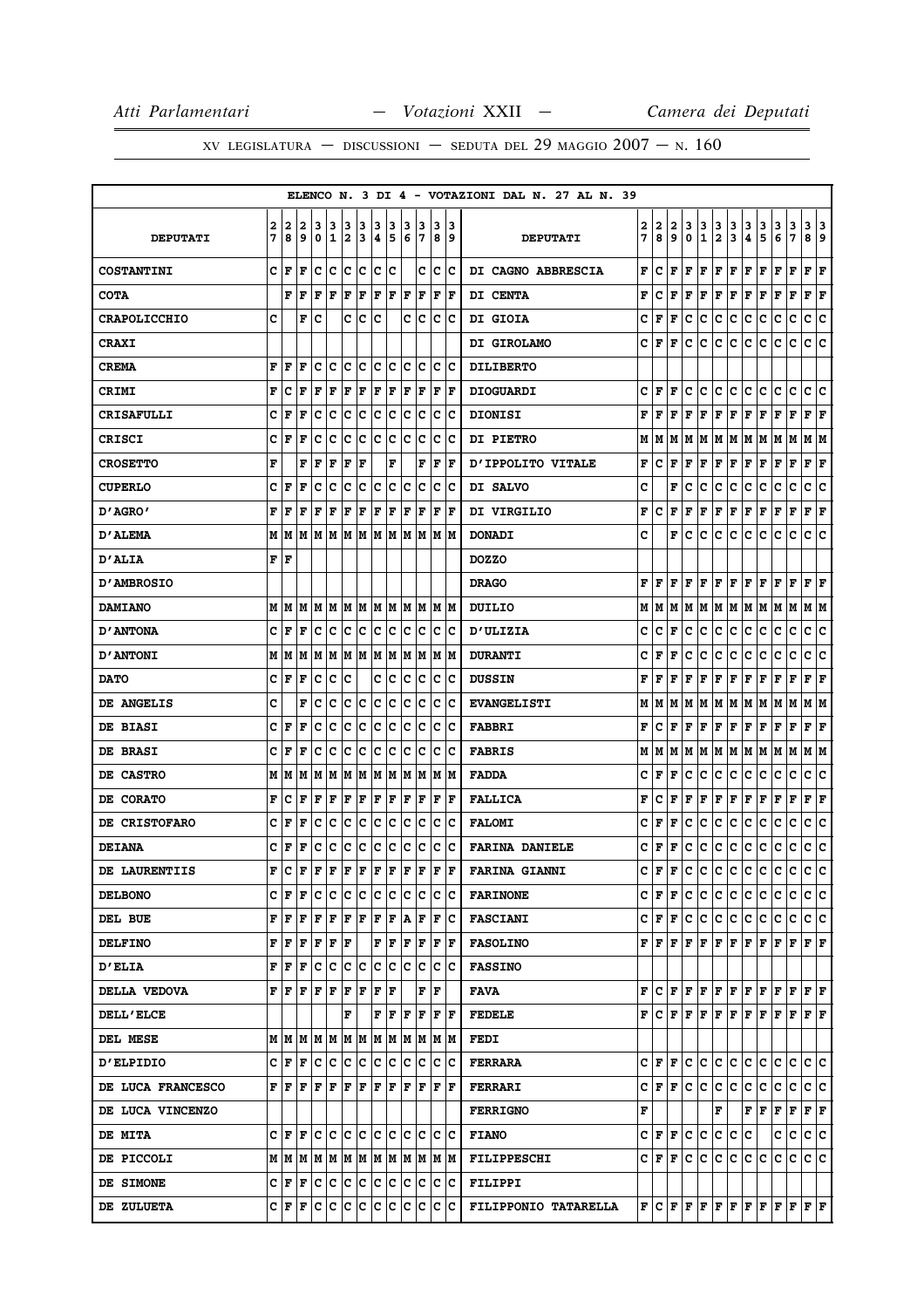|                             |              |              |   |                                                                                                                                                                              |                              |     |                    |                        |             |    |                                                                                                                                                                                                                              |     |                      | ELENCO N. 3 DI 4 - VOTAZIONI DAL N. 27 AL N. 39 |    |       |   |     |                |               |               |   |                                                                                                                                                                                                                                                                                                                                                                                                                             |                                                        |               |                           |     |
|-----------------------------|--------------|--------------|---|------------------------------------------------------------------------------------------------------------------------------------------------------------------------------|------------------------------|-----|--------------------|------------------------|-------------|----|------------------------------------------------------------------------------------------------------------------------------------------------------------------------------------------------------------------------------|-----|----------------------|-------------------------------------------------|----|-------|---|-----|----------------|---------------|---------------|---|-----------------------------------------------------------------------------------------------------------------------------------------------------------------------------------------------------------------------------------------------------------------------------------------------------------------------------------------------------------------------------------------------------------------------------|--------------------------------------------------------|---------------|---------------------------|-----|
|                             | 2            | 2            | 2 | 3                                                                                                                                                                            | 3                            | 3   | 3                  | 3                      | 3           | 3  | 3                                                                                                                                                                                                                            | 3   | 13                   |                                                 | 2  | 2     | 2 | 3   |                |               |               | 3 |                                                                                                                                                                                                                                                                                                                                                                                                                             | 3                                                      |               | 3                         | 3   |
| <b>DEPUTATI</b>             | 7            | 8            | 9 | 0                                                                                                                                                                            | $\mathbf{1}$                 | 2   | 3                  | 4                      | 15          | 6  | 17                                                                                                                                                                                                                           |     | 89                   | <b>DEPUTATI</b>                                 | 7  | 8     | 9 | 0   | $\frac{3}{1}$  | $\frac{3}{2}$ | $\frac{3}{3}$ | 4 | $\frac{3}{5}$                                                                                                                                                                                                                                                                                                                                                                                                               | 6                                                      | $\frac{3}{7}$ | 89                        |     |
| <b>FINCATO</b>              | c            | F            | F | c                                                                                                                                                                            | lc.                          | lc. | ١c                 |                        |             |    | c  c  c  c  c  c                                                                                                                                                                                                             |     |                      | <b>GAROFANI</b>                                 | c  | F     | F | c   | c              | c             | c             | c | c                                                                                                                                                                                                                                                                                                                                                                                                                           | c                                                      | c             | c                         | c   |
| <b>FINI GIANFRANCO</b>      | F            | c            | F | lF.                                                                                                                                                                          | $\mathbf{F}$                 |     |                    |                        |             |    | F F F F F F F F F                                                                                                                                                                                                            |     |                      | <b>GASPARRI</b>                                 | F  | c     | F | F   | F              | F             | F             | F | F                                                                                                                                                                                                                                                                                                                                                                                                                           | F                                                      | $\mathbf F$   | ${\bf F} \,   \, {\bf F}$ |     |
| FINI GIUSEPPE               |              |              |   |                                                                                                                                                                              |                              |     |                    |                        |             |    |                                                                                                                                                                                                                              |     |                      | <b>GELMINI</b>                                  | F  |       |   | F   | F              | F             | F             | F | F                                                                                                                                                                                                                                                                                                                                                                                                                           | F                                                      | F             | F                         | F   |
| <b>FIORIO</b>               |              | CF           | F |                                                                                                                                                                              | c c                          | c c |                    |                        |             |    | c c c c                                                                                                                                                                                                                      |     | c c                  | <b>GENTILI</b>                                  | c  | F     | F | C   | с              | с             | c             | c | c                                                                                                                                                                                                                                                                                                                                                                                                                           | c                                                      | c             | c                         | c   |
| <b>FIORONI</b>              | Μ            | М            | M |                                                                                                                                                                              | M M                          |     |                    |                        |             |    | M  M  M  M  M  M  M  M                                                                                                                                                                                                       |     |                      | GENTILONI SILVERI                               | М  | М     | М | М   | М              | М             | М             | М | M                                                                                                                                                                                                                                                                                                                                                                                                                           | M                                                      | M             | MM                        |     |
| <b>FISTAROL</b>             | c            | F            | F | c                                                                                                                                                                            | с                            | c   | Iс                 | c c                    |             | Iс | ΙC                                                                                                                                                                                                                           |     | c c                  | <b>GERMANA'</b>                                 | F  | с     | F | F   | F              | F             | F             | F | F                                                                                                                                                                                                                                                                                                                                                                                                                           | F                                                      | F             | F                         | F   |
| <b>FITTO</b>                | F            | c            | F | F                                                                                                                                                                            | F                            | F   | F                  | F                      | F           | F  | F                                                                                                                                                                                                                            |     | F  F                 | <b>GERMONTANI</b>                               | F  | c     | F | F   | F              | F             | F             | F | F                                                                                                                                                                                                                                                                                                                                                                                                                           | F                                                      | $\mathbf F$   | ${\bf F} \mid {\bf F}$    |     |
| <b>FLORESTA</b>             | F            | c            | F | F                                                                                                                                                                            | F                            | F   | F                  |                        | F           | İΡ | lF                                                                                                                                                                                                                           | ΙF  | ١F                   | <b>GHIZZONI</b>                                 |    |       |   |     |                |               |               |   |                                                                                                                                                                                                                                                                                                                                                                                                                             |                                                        |               |                           |     |
| <b>FLUVI</b>                | c            | F            | F | с                                                                                                                                                                            | C                            | c   | c                  | c                      | Ιc          | Ιc | Ιc                                                                                                                                                                                                                           |     | c c                  | <b>GIACHETTI</b>                                | с  | F     | F | c   | с              | c             | c             | c | c                                                                                                                                                                                                                                                                                                                                                                                                                           | с                                                      | c             | c                         | lc. |
| <b>FOGLIARDI</b>            | c            | F            | F | c                                                                                                                                                                            | c                            | c   | c                  | c                      | Ιc          | c  | Iс                                                                                                                                                                                                                           | Iс  | Ιc                   | <b>GIACOMELLI</b>                               | c  | F     |   |     | c              | с             | с             | c | с                                                                                                                                                                                                                                                                                                                                                                                                                           | с                                                      | c             | c                         | c   |
| <b>FOLENA</b>               | М            | lМ           | М |                                                                                                                                                                              | M  M  M  M  M  M  M  M  M  M |     |                    |                        |             |    |                                                                                                                                                                                                                              |     |                      | <b>GIACOMONI</b>                                | F  | c     | F | F   | F              | F             | F             | F | F                                                                                                                                                                                                                                                                                                                                                                                                                           | F                                                      | F             | ${\bf F} \mid {\bf F}$    |     |
| <b>FONTANA CINZIA MARIA</b> | c            | $\mathbf{F}$ | F | c                                                                                                                                                                            | lc.                          | lc. | $\bar{\mathbf{c}}$ | c c                    |             |    | c c                                                                                                                                                                                                                          |     | c c                  | GIBELLI                                         |    |       |   |     |                |               |               |   |                                                                                                                                                                                                                                                                                                                                                                                                                             |                                                        | F             | $ {\bf F}  {\bf F} $      |     |
| <b>FONTANA GREGORIO</b>     | F            | F            | F | F                                                                                                                                                                            | F                            | F   | F                  | F                      | ΙF          |    | F                                                                                                                                                                                                                            | F   | ١F                   | <b>GIORDANO</b>                                 |    |       |   |     |                |               |               |   |                                                                                                                                                                                                                                                                                                                                                                                                                             |                                                        |               |                           |     |
| <b>FORGIONE</b>             |              | M   M        | M |                                                                                                                                                                              | M  M  M  M  M  M  M  M  M  M |     |                    |                        |             |    |                                                                                                                                                                                                                              |     |                      | GIORGETTI ALBERTO                               | F  | c     | F | F   | F              | F             | F             | F |                                                                                                                                                                                                                                                                                                                                                                                                                             | F                                                      | F             | F F                       |     |
| <b>FORLANI</b>              | F            | А            | F | F                                                                                                                                                                            | F                            | F   | F                  | F                      |             | F  | F                                                                                                                                                                                                                            | ΙF  | ١F                   | GIORGETTI GIANCARLO                             |    | F     | F | F   | F              | F             | F             | F | F                                                                                                                                                                                                                                                                                                                                                                                                                           | F                                                      | F             |                           | F   |
| <b>FORMISANO</b>            | F            | F            | F | F                                                                                                                                                                            | F                            | F   | F                  | F   F                  |             |    | F  F                                                                                                                                                                                                                         |     | $ {\bf F}  {\bf F} $ | <b>GIOVANARDI</b>                               | М  | М     | М | М   | М              | М             | М             | М | M                                                                                                                                                                                                                                                                                                                                                                                                                           | Μ                                                      | М             | M  M                      |     |
| <b>FOTI</b>                 | F            | c            | F | F                                                                                                                                                                            | $\mathbf F$                  | F   | F                  | F                      | F           | lF |                                                                                                                                                                                                                              |     |                      | <b>GIOVANELLI</b>                               | C  | F     | F | c   | с              | с             | с             | с | c                                                                                                                                                                                                                                                                                                                                                                                                                           | c                                                      | с             | c                         | c   |
| <b>FRANCESCATO</b>          | c            | F            | F | c                                                                                                                                                                            | c                            | c   | c                  | $ {\rm c}\, {\rm c}\>$ |             |    | c c                                                                                                                                                                                                                          |     | c c                  | GIRO                                            | F  | c     | F | F   | F              | F             | F             | F | F                                                                                                                                                                                                                                                                                                                                                                                                                           | F                                                      | $\mathbf F$   | F                         |     |
| <b>FRANCESCHINI</b>         | c            | F            | F | с                                                                                                                                                                            | c                            | Ιc  | c                  | c c                    |             | Iс | Ιc                                                                                                                                                                                                                           |     | c c                  | <b>GIUDICE</b>                                  | F  |       | F | F   | F              | F             | F             | F | F                                                                                                                                                                                                                                                                                                                                                                                                                           | F                                                      | F             | F                         |     |
| <b>FRANCI</b>               | с            | F            |   |                                                                                                                                                                              | c                            | Ιc  | c                  | lc.                    | Ιc          | c  | lc                                                                                                                                                                                                                           | lc. | ١c                   | <b>GIUDITTA</b>                                 | с  | F     | F | c   | с              | c             | с             | c | c                                                                                                                                                                                                                                                                                                                                                                                                                           | с                                                      | c             | c                         | c   |
| <b>FRANZOSO</b>             | F            | c            | F | F                                                                                                                                                                            | F                            | F   | F                  | F                      | F           | F  | F                                                                                                                                                                                                                            |     | F  F                 | GIULIETTI                                       | c  | F     | F | с   | c              | c             | c             | c | c                                                                                                                                                                                                                                                                                                                                                                                                                           | c                                                      | c             | c c                       |     |
| <b>FRASSINETTI</b>          | F            | c            | F | F                                                                                                                                                                            | $\mathbf F$                  | l F | F                  | F                      | F           | F  | lF                                                                                                                                                                                                                           | l F | ١F                   | <b>GOISIS</b>                                   |    |       |   |     |                |               |               |   |                                                                                                                                                                                                                                                                                                                                                                                                                             |                                                        |               |                           |     |
| <b>FRATTA PASINI</b>        | F            | с            | F | F                                                                                                                                                                            | F                            | F   | F                  | F                      | F           | F  | F                                                                                                                                                                                                                            |     | $ {\bf F}  {\bf F} $ | GOZI                                            | с  | F     | F | с   | с              | с             | с             | с | с                                                                                                                                                                                                                                                                                                                                                                                                                           | с                                                      | c             | c c                       |     |
| <b>FRIAS</b>                | C            |              | F | c                                                                                                                                                                            | c                            | c   | c                  | c                      | c           | c  | Ιc                                                                                                                                                                                                                           |     | c                    | <b>GRASSI</b>                                   | c  | F     | F | c   | c              | c             | c             | c | c                                                                                                                                                                                                                                                                                                                                                                                                                           | c                                                      | c             | c                         | lc. |
| <b>FRIGATO</b>              |              | CF           | F |                                                                                                                                                                              | c  c  c  c  c  c  c  c  c  c |     |                    |                        |             |    |                                                                                                                                                                                                                              |     |                      | <b>GRECO</b>                                    |    |       |   |     |                |               |               |   |                                                                                                                                                                                                                                                                                                                                                                                                                             |                                                        |               |                           |     |
| <b>FRONER</b>               | $\mathbf{c}$ | F            |   | Fccccccccccccccc                                                                                                                                                             |                              |     |                    |                        |             |    |                                                                                                                                                                                                                              |     |                      | <b>GRILLINI</b>                                 | C. | F     | F | lc. | $\overline{c}$ |               |               |   | le le le le le l                                                                                                                                                                                                                                                                                                                                                                                                            |                                                        |               | le le l                   |     |
| <b>FUGATTI</b>              |              | FF           |   | ${\bf F} \,   \, {\bf F} \,   \, {\bf F} \,   \, {\bf F} \,   \, {\bf F} \,   \, {\bf F} \,   \, {\bf F} \,   \, {\bf F} \,   \, {\bf F} \,   \, {\bf F} \,   \, {\bf F} \,$ |                              |     |                    |                        |             |    |                                                                                                                                                                                                                              |     |                      | <b>GRIMALDI</b>                                 |    |       |   |     |                |               |               |   |                                                                                                                                                                                                                                                                                                                                                                                                                             |                                                        |               |                           |     |
| <b>FUMAGALLI</b>            |              |              |   | C F F C C C C C C C C C C C C                                                                                                                                                |                              |     |                    |                        |             |    |                                                                                                                                                                                                                              |     |                      | <b>GRIMOLDI</b>                                 |    |       |   |     |                |               |               |   | ${\bf F}\, \, {\bf C}\, \, {\bf F}\, \, {\bf F}\, \, {\bf F}\, \, {\bf F}\, \, {\bf F}\, \, {\bf F}\, \, {\bf F}\, \, {\bf F}\, \, {\bf F}\, \, {\bf F}\, \, {\bf F}\, \, {\bf F}\, \, {\bf F}\, \, {\bf F}\, \, {\bf F}\, \, {\bf F}\, \, {\bf F}\, \, {\bf F}\, \, {\bf F}\, \, {\bf F}\, \, {\bf F}\, \, {\bf F}\, \, {\bf F}\, \, {\bf F}\, \, {\bf F}\, \, {\bf F}\, \, {\bf F}\, \, {\bf F}\, \, {\bf F}\, \, {\bf F$ |                                                        |               |                           |     |
| <b>FUNDARO'</b>             | c            |              |   |                                                                                                                                                                              | c  c  c  c  c  c  c  c  c  c |     |                    |                        |             |    |                                                                                                                                                                                                                              |     |                      | <b>GUADAGNO</b>                                 |    | C F   | F | с   | с              | с             | c             | c | c                                                                                                                                                                                                                                                                                                                                                                                                                           | c                                                      | c             | C C                       |     |
| <b>GALANTE</b>              |              |              |   | $M$   $M$   $M$   $M$   $M$   $M$   $M$   $M$   $M$   $M$   $M$                                                                                                              |                              |     |                    |                        |             |    |                                                                                                                                                                                                                              |     |                      | <b>HOLZMANN</b>                                 | F  | c     | F | F   | F              |               |               |   | $\mathbf{F} \left  \mathbf{F} \right. \left. \left. \right  \mathbf{F} \left. \right  \mathbf{F} \left. \right  \mathbf{F} \left. \right  \mathbf{F} \left. \right  \mathbf{F} \left. \right  \mathbf{F} \right.$                                                                                                                                                                                                           |                                                        |               |                           |     |
| <b>GALATI</b>               |              |              |   |                                                                                                                                                                              |                              |     |                    |                        |             |    |                                                                                                                                                                                                                              |     |                      | <b>IACOMINO</b>                                 |    | C F   | F | c   | с              | c             | c.            | c | c                                                                                                                                                                                                                                                                                                                                                                                                                           | c                                                      | с             | c c                       |     |
| <b>GALEAZZI</b>             |              |              |   | C F F C C C C                                                                                                                                                                |                              |     |                    |                        |             |    | lc lc lc lc lc                                                                                                                                                                                                               |     |                      | <b>IANNARILLI</b>                               |    |       |   |     |                |               |               |   |                                                                                                                                                                                                                                                                                                                                                                                                                             |                                                        |               |                           |     |
| <b>GALLETTI</b>             |              |              |   | F   F   F   F   F   F   F   F   F   F                                                                                                                                        |                              |     |                    |                        |             |    |                                                                                                                                                                                                                              |     |                      | <b>IANNUZZI</b>                                 |    | C F   | F | c   | $\mathbf{C}$   |               |               |   |                                                                                                                                                                                                                                                                                                                                                                                                                             |                                                        |               |                           |     |
| <b>GALLI</b>                |              |              |   |                                                                                                                                                                              |                              |     |                    |                        |             |    |                                                                                                                                                                                                                              |     |                      | <b>INCOSTANTE</b>                               |    | CF    | F | c   | c              | c             | c             | c | c                                                                                                                                                                                                                                                                                                                                                                                                                           | c                                                      | c c c         |                           |     |
| <b>GAMBA</b>                |              |              |   | A  C  F  F  F  F  F  F  F  F  F  F  F                                                                                                                                        |                              |     |                    |                        |             |    |                                                                                                                                                                                                                              |     |                      | <b>INTRIERI</b>                                 |    | C F F |   | с   | с              |               | C C           | c | C                                                                                                                                                                                                                                                                                                                                                                                                                           | c c c c                                                |               |                           |     |
| <b>GAMBESCIA</b>            |              |              |   | C F F C C C C C C C C C                                                                                                                                                      |                              |     |                    |                        |             |    |                                                                                                                                                                                                                              |     | c  c                 | <b>JANNONE</b>                                  | Α  |       | F | F   | F              | F             | F             | F | F                                                                                                                                                                                                                                                                                                                                                                                                                           | $\mathbf{F} \parallel \mathbf{F} \parallel \mathbf{F}$ |               |                           |     |
| <b>GARAGNANI</b>            |              |              |   | F[C F F F]                                                                                                                                                                   |                              |     |                    |                        | F F F F F F |    |                                                                                                                                                                                                                              |     | F F                  | <b>KHALIL</b>                                   |    | C F F |   | с   | c              | c             | c             | с | с                                                                                                                                                                                                                                                                                                                                                                                                                           | с                                                      | с             | c c                       |     |
| <b>GARAVAGLIA</b>           |              | FF           | F | F                                                                                                                                                                            | ΙF                           |     |                    |                        | F F F F F F |    |                                                                                                                                                                                                                              |     | F F                  | <b>LA FORGIA</b>                                |    | C F F |   | c   | c              |               | c c           |   | c                                                                                                                                                                                                                                                                                                                                                                                                                           | c                                                      | c             | c c                       |     |
| <b>GARDINI</b>              |              |              |   | ${\bf F}$ $\bf  C $ $\bf F$ $\bf  F$ $\bf  F$ $\bf  F$ $\bf  F$ $\bf  F$ $\bf  F$ $\bf  F$ $\bf  F$ $\bf  F$                                                                 |                              |     |                    |                        |             |    |                                                                                                                                                                                                                              |     |                      | LAGANA' FORTUGNO                                |    |       |   |     |                |               |               |   |                                                                                                                                                                                                                                                                                                                                                                                                                             |                                                        |               |                           |     |
| GARNERO SANTANCHE'          |              |              |   | $C \mid F \mid F \mid F$                                                                                                                                                     |                              |     |                    |                        |             |    | $\mathbf{F} \left  \mathbf{F} \right. \left  \mathbf{F} \right. \left  \mathbf{F} \right. \left  \mathbf{F} \right. \left  \mathbf{F} \right. \left  \mathbf{F} \right. \left  \mathbf{F} \right. \left  \mathbf{F} \right.$ |     |                      | <b>LAINATI</b>                                  |    |       |   |     |                |               |               |   | ${\bf F}\, {\bf C}\, {\bf F}\, {\bf F}\, {\bf F}\, {\bf F}\, {\bf F}\, {\bf F}\, {\bf F}\, {\bf F}\, {\bf F}\, {\bf F}\, {\bf F}\, {\bf F}\, {\bf F}\, {\bf F}\, {\bf F}\, {\bf F}\, {\bf F}\, {\bf F}\, {\bf F}\, {\bf F}\, {\bf F}\, {\bf F}\, {\bf F}\, {\bf F}\, {\bf F}\, {\bf F}\, {\bf F}\, {\bf F}\, {\bf F}\, {\bf F}\, {\bf F}\, {\bf F}\, {\bf F}\, {\bf F}\, {\bf F}\$                                          |                                                        |               |                           |     |
|                             |              |              |   |                                                                                                                                                                              |                              |     |                    |                        |             |    |                                                                                                                                                                                                                              |     |                      |                                                 |    |       |   |     |                |               |               |   |                                                                                                                                                                                                                                                                                                                                                                                                                             |                                                        |               |                           |     |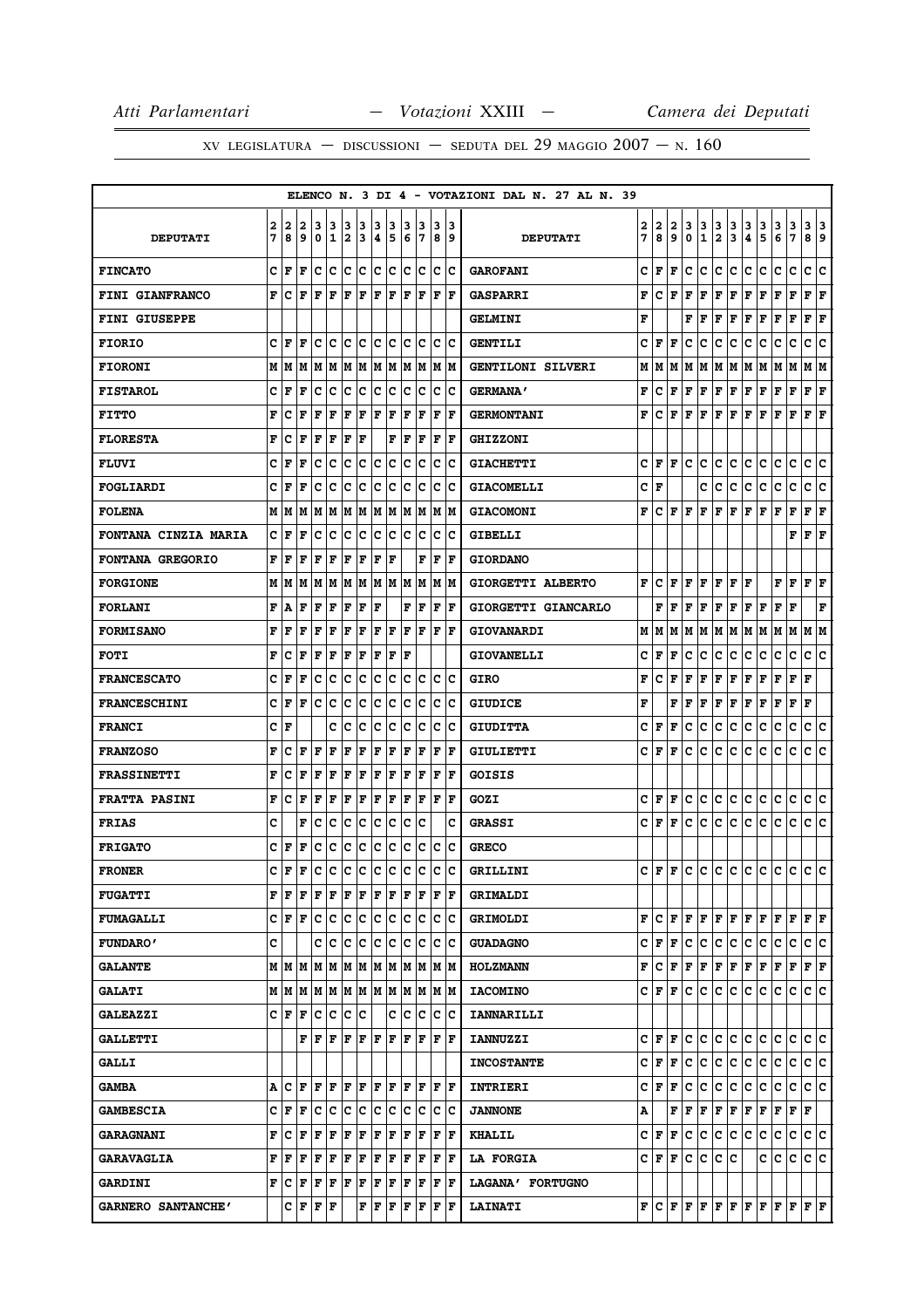|                     |   |         |            |                     |         |     |    |     |                  |     |      |             |     | ELENCO N. 3 DI 4 - VOTAZIONI DAL N. 27 AL N. 39 |   |                       |   |     |              |                         |                         |     |                 |                                                                       |             |                      |     |
|---------------------|---|---------|------------|---------------------|---------|-----|----|-----|------------------|-----|------|-------------|-----|-------------------------------------------------|---|-----------------------|---|-----|--------------|-------------------------|-------------------------|-----|-----------------|-----------------------------------------------------------------------|-------------|----------------------|-----|
|                     | 2 | 2       | 2          | 3                   | 13      | 3   | 3  | 3   | 3                | 3   | 13   | 3           | 13  |                                                 | 2 | 2                     | 2 | 3   | 3            | 3                       | 3                       | 3   | 3               | 3                                                                     | 3           | 313                  |     |
| <b>DEPUTATI</b>     | 7 | 8       | و ا        | ۱٥.                 | 11      | 2   | 13 | 4   | 5                | 6   | 17   |             | 89  | <b>DEPUTATI</b>                                 | 7 | 8                     | 9 | 0   | $\mathbf{1}$ | $\overline{\mathbf{2}}$ | $\overline{\mathbf{3}}$ | 4   | 5               | 6                                                                     | 7           | 8 9                  |     |
| LA LOGGIA           | F |         |            |                     |         |     |    |     |                  |     |      |             |     | <b>MANCUSO</b>                                  | F | F                     | F | F   | F            | F                       | F                       | F   | F               | F                                                                     | F           | $ {\bf F}  {\bf F} $ |     |
| LA MALFA            |   |         |            |                     |         |     |    |     |                  |     |      |             |     | <b>MANTINI</b>                                  | c | F                     | F | c   | c            | c                       | c                       | c   | c               | c                                                                     | c           | c                    | c   |
| <b>LAMORTE</b>      | F | с       | l F        | l F                 | ΙF      | F   | F  | F   | F                | F   | F    | F           | lF. | <b>MANTOVANI</b>                                | c | l F                   | F | c   | с            | c                       | c                       | с   | c               | c                                                                     | $\mathbf C$ | c                    | c   |
| <b>LANDOLFI</b>     |   |         |            |                     |         |     |    |     |                  |     |      |             | M M | <b>MARAN</b>                                    | c | F                     | F | c   | c            | c                       | c                       | c   | c               | c                                                                     | c           | c c                  |     |
| <b>LANZILLOTTA</b>  |   | MM      |            | M  M  M  M  M  M  M |         |     |    |     |                  | lм  | M    | M           | lм  | <b>MARANTELLI</b>                               | c | l F                   | F | c   | c            | с                       | c                       | c   | с               | с                                                                     | c           | c                    | lc. |
| <b>LARATTA</b>      |   | C F F   |            | c c                 |         | c c |    | lc. | c                | lc. | Iс   | c           | Ιc  | <b>MARCAZZAN</b>                                |   |                       |   |     |              |                         |                         |     |                 |                                                                       |             |                      |     |
| LA RUSSA            |   |         |            |                     |         |     |    |     |                  |     |      |             |     | <b>MARCENARO</b>                                | c | lF.                   | F | c   | c            | c                       | c                       | c   | c               | c                                                                     | c           | c                    | c   |
| <b>LATTERI</b>      |   | C∣F     | l F        | с                   | lc      | Ιc  | ΙC | Ιc  | Iс               | c   | Iс   | c           | ١c  | <b>MARCHI</b>                                   | c | F                     | F | c   | c            | c                       | c                       | c   | c               | c                                                                     | c           | c c                  |     |
| <b>LAURINI</b>      | F | ١c      |            | F                   | ΙF      | F   | F  | F   | F                | F   | F    | F           | ١F  | <b>MARGIOTTA</b>                                | c | F                     | F | c   | lc.          | c                       | c                       | c   | c               | c                                                                     | c           | c                    | c   |
| <b>LAZZARI</b>      | F | C       | l F        | F                   |         | F   | F  | F   | F                | F   | F    | F           | F   | <b>MARIANI</b>                                  | c | F                     | F | c   | c            | c                       | c                       | с   | c               | с                                                                     | c           | c                    | Iс  |
| <b>LEDDI MAIOLA</b> | c | F       | F          | с                   | c       | IC. | c  | c   | c                | c   | Iс   | c           | ΙC  | <b>MARINELLO</b>                                | F | c                     | F | F   | F            | F                       | F                       | F   | F               | F                                                                     | F           | $\bf{F}$ $\bf{F}$    |     |
| <b>LENNA</b>        | F | c       | F          | F                   | F       | F   | F  | F   | F                | l F | F    | F           | l F | <b>MARINO</b>                                   |   |                       |   |     |              |                         |                         |     |                 |                                                                       |             |                      |     |
| LENZI               | c | F       | F          | c                   | c       | c   | c  | c   | c                | c   | Ιc   | $\mathbf C$ | Ιc  | <b>MARONE</b>                                   |   | $C  {\bf F}  {\bf F}$ |   | c   | c            | c.                      | c                       | c.  | lc.             | c                                                                     | c           | c c                  |     |
| LEO                 | F | Iс      | F          | F                   | F       | F   | F  | F   | F                | F   | F    | F           | lF. | <b>MARONI</b>                                   |   |                       |   |     |              |                         |                         |     |                 |                                                                       |             |                      |     |
| <b>LEONE</b>        | F | Iс      | F          | F                   | F       | F   | F  | F   | F                | F   | F    | F           | l F | <b>MARRAS</b>                                   |   |                       |   |     |              |                         |                         |     |                 |                                                                       |             |                      |     |
| <b>LEONI</b>        | c | F       | F          | Ιc                  | Iс      | c   | Iс | c   | c                | lc. | Iс   | IС          | Ιc  | <b>MARTELLA</b>                                 |   | C  F  F               |   | c   | lc.          | c.                      | c                       | c.  | lc.             | lc.                                                                   | Iс          | c c                  |     |
| LETTA               |   | MM      | lМ         |                     |         |     |    |     | M  M  M  M  M  M | lм  | lМ   | M           | lм  | MARTINELLI                                      | F | c                     | F |     | F            | l F                     | F                       | F   | F               | lF.                                                                   | F           | $ {\bf F}  {\bf F} $ |     |
| LEVI                |   |         | M   M   M  |                     | MM      | M M |    |     | MM               |     | M  M |             | M M | <b>MARTINELLO</b>                               |   |                       |   |     |              |                         |                         |     |                 |                                                                       |             |                      |     |
| <b>LICANDRO</b>     | c | l F     | l F        | Iс                  | c       | c   | c  | c   | c                | c   | Ιc   | c           | c   | <b>MARTINO</b>                                  | F | c                     |   |     |              |                         |                         |     |                 |                                                                       |             |                      |     |
| LICASTRO SCARDINO   | F | ١c      | F          | F                   | F       | F   | F  | F   | F                | F   | F    | F           | F   | <b>MARTUSCIELLO</b>                             | F | c                     | F |     | F F          | F F                     |                         | F F |                 | F F                                                                   |             | $ {\bf F}  {\bf F} $ |     |
| LI CAUSI            | c | F       | F          | с                   | Ιc      | c   | c  | Ιc  | c                | lc. | Iс   | c           | Ιc  | <b>MASCIA</b>                                   | c | F                     | F | c   | с            | с                       | c                       | с   | с               | с                                                                     | с           | c                    | c   |
| LION                |   | C  F    | F          | Iс                  | Ιc      | Ιc  | ١c | lc  | Iс               | lc. | Ιc   | Iс          | ΙC  | <b>MATTARELLA</b>                               | c | F                     | F | c   | c            | c                       | c                       | c   | c               | c                                                                     | c           | c                    | lc. |
| LISI                |   |         |            |                     |         |     |    |     |                  |     |      |             |     | <b>MAZZARACCHIO</b>                             | F | c                     | F | F   | F            | F                       | F                       | F   | F               | F                                                                     | F           | F F                  |     |
| <b>LOCATELLI</b>    | c | ١F      | l F        | Iс                  | Ιc      | lc. | ∣c | c c |                  | Iс  | Ιc   | Iс          | ΙC  | <b>MAZZOCCHI</b>                                | F | l F                   | F | F   | F            | F                       | F                       | Г   | F               | F                                                                     | F           | Г                    | F   |
| <b>LOMAGLIO</b>     |   | C  F    | F          | c                   | ∣c      | c   | ∣c | ∣c. | ∣c               | c   | c    |             | c c | <b>MAZZONI</b>                                  | F | F F                   |   | F   | F            | F F                     |                         | F F |                 | F                                                                     | F           | $ {\bf F}  {\bf F} $ |     |
| LOMBARDI            | c | F       | l F        | c                   | c c c c |     |    |     | c                | c   | c    | c           | c   | <b>MELANDRI</b>                                 |   | м∣м                   |   |     |              |                         |                         |     | м м м м м м м м |                                                                       | M M M       |                      |     |
| LO MONTE            |   | F F     | F          | F                   | F       | F   | ΙF | F   | F                | F   | F    | F           | ١F  | MELE                                            |   |                       |   |     |              |                         |                         |     |                 |                                                                       |             |                      |     |
| <b>LONGHI</b>       |   |         | FF         | c c c c c c         |         |     |    |     |                  | IC. | Iс   | IС          | ΙC  | <b>MELLANO</b>                                  |   |                       |   |     |              |                         |                         |     |                 |                                                                       |             |                      |     |
| LO PRESTI           | F |         |            |                     |         |     |    | F   | F                | F   | F    | F           | ١F  | <b>MELONI</b>                                   |   |                       |   |     |              |                         |                         |     |                 | $M$   $M$   $M$   $M$   $M$   $M$   $M$   $M$   $M$   $M$   $M$   $M$ |             |                      |     |
| <b>LOVELLI</b>      |   |         | C F F C C  |                     |         |     | c  | c c |                  |     |      | c           | ΙC  | <b>MENIA</b>                                    |   | F∣C                   |   |     | FF           |                         | F                       |     | F               |                                                                       | F           |                      | F   |
| <b>LUCA'</b>        | c | F       | F          | с                   | c       | c   | ∣c | c   | Iс               | c   | Ιc   | с           | Ιc  | <b>MEREU</b>                                    | F | F                     | F | F   | F            | F                       | F                       | F   | F               | F                                                                     | F           | $ {\bf F}  {\bf F} $ |     |
| <b>LUCCHESE</b>     | F | F       | F          | F                   | F       | F   | F  | F   | F                | F   | F    | F           | F   | <b>MERLO GIORGIO</b>                            |   | C  F  F               |   | lc. | IC.          | c                       | c                       | c   | c               | c                                                                     | c           | c c                  |     |
| LULLI               | c | F       | F          | c                   | c       | c   | c  | c   | c                | lc. | lc.  | c           | c   | MERLO RICARDO ANTONIO                           |   |                       |   |     |              |                         |                         |     |                 |                                                                       |             |                      |     |
| <b>LUMIA</b>        |   | C  F    | F          | Iс                  | c       | c   | c  | c   | F                | F   | Ιc   | c           | Iс  | <b>MERLONI</b>                                  |   | C∣F                   |   |     | c c          | c c                     |                         | c.  | c               | lc.                                                                   | lc.         | c c                  |     |
| <b>LUONGO</b>       |   | C F     | F          | Ιc                  | c       | c   | c  | lc. | Iс               | Ιc  |      |             | с   | <b>META</b>                                     |   |                       |   |     |              |                         |                         |     |                 |                                                                       |             |                      |     |
| LUPI                | F | C       | ΙF         | F                   | F       | F   | F  | F   | F                | F   | F    | F           | lF. | <b>MIGLIAVACCA</b>                              |   |                       |   |     |              |                         |                         |     |                 |                                                                       |             |                      |     |
| <b>LUSETTI</b>      |   | C F     | ΙF         | c c c c             |         |     |    | c c |                  |     |      | c c c       |     | MIGLIOLI                                        |   |                       |   |     |              |                         |                         |     |                 | C F F C C C C C C C C C C C                                           |             |                      |     |
| <b>LUSSANA</b>      |   | F  F    | F          | F                   | F       | F   | F  | F   | F                | F   | F    | F           | lF. | <b>MIGLIORE</b>                                 |   |                       |   |     |              |                         |                         |     |                 | $M$   $M$   $M$   $M$   $M$   $M$   $M$   $M$   $M$   $M$   $M$   $M$ |             |                      |     |
| <b>MADERLONI</b>    |   | C  F  F |            | Iс                  | ∣c      | c   | ∣c | c   | ∣c               | c   | c    | c           | Ιc  | <b>MIGLIORI</b>                                 |   |                       |   |     |              |                         |                         |     |                 |                                                                       |             |                      |     |
| <b>MANCINI</b>      |   |         | C  A  F  C |                     |         | c   |    |     | с                | Iс  | lc.  | c           |     | <b>MILANA</b>                                   |   |                       |   |     |              |                         |                         |     |                 | C F F C C C C C C C C C C                                             |             | c c                  |     |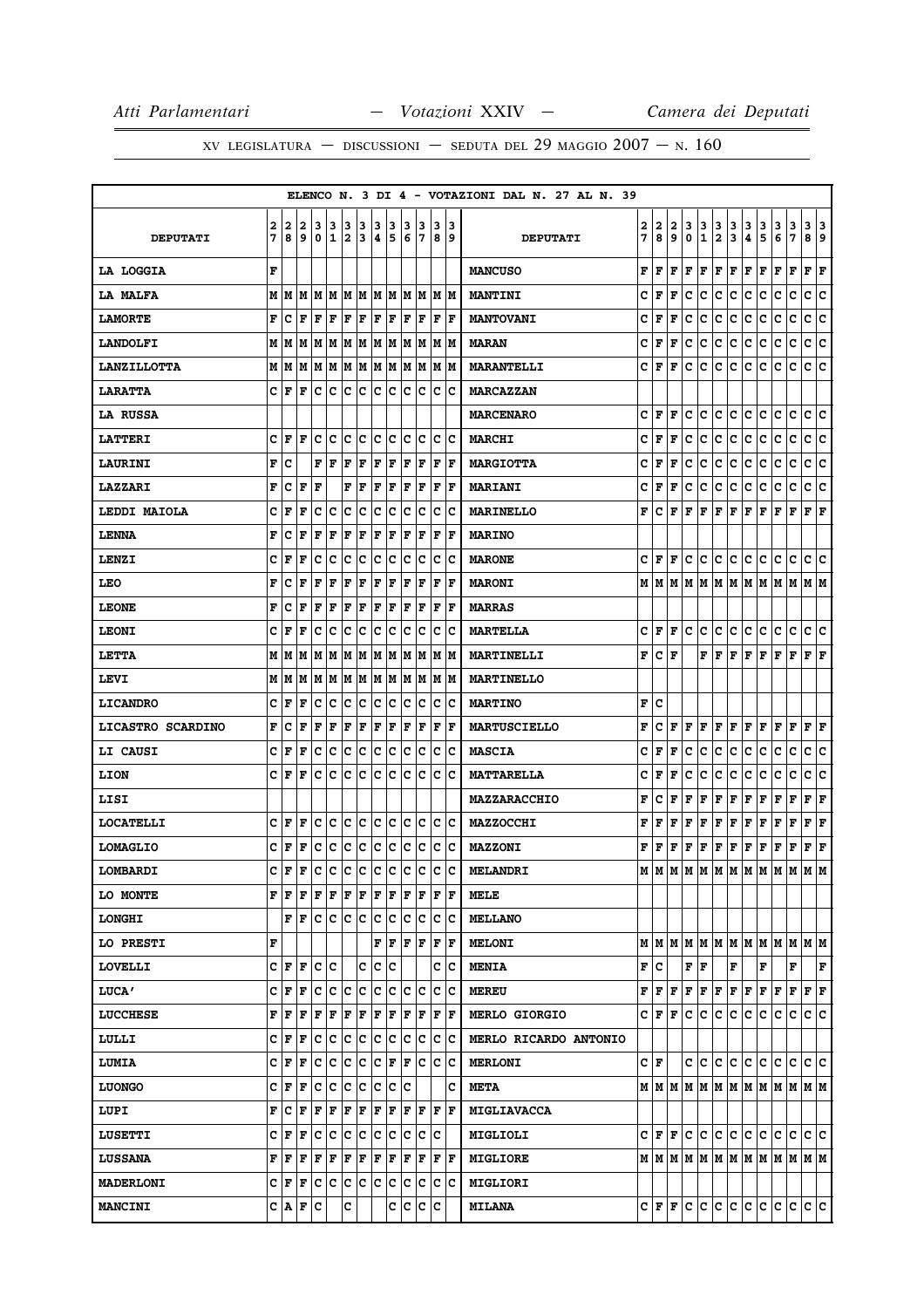|                         |        |        |                                 |        |                   |        |         |        |                                 |        |         |        |                      | ELENCO N. 3 DI 4 - VOTAZIONI DAL N. 27 AL N. 39 |        |        |        |                  |                                                                                     |               |               |               |                                                                                                                                                                                                                                                                                                                                                                                                                                                                                            |        |        |                           |        |
|-------------------------|--------|--------|---------------------------------|--------|-------------------|--------|---------|--------|---------------------------------|--------|---------|--------|----------------------|-------------------------------------------------|--------|--------|--------|------------------|-------------------------------------------------------------------------------------|---------------|---------------|---------------|--------------------------------------------------------------------------------------------------------------------------------------------------------------------------------------------------------------------------------------------------------------------------------------------------------------------------------------------------------------------------------------------------------------------------------------------------------------------------------------------|--------|--------|---------------------------|--------|
| <b>DEPUTATI</b>         | 2<br>7 | 2<br>8 | 2<br>9                          | 3<br>0 | 3<br>$\mathbf{1}$ | 3<br>2 | з<br>13 | з<br>4 | 3<br>5                          | з<br>6 | 3<br>17 | з<br>8 | 13<br>و              | <b>DEPUTATI</b>                                 | 2<br>7 | 2<br>8 | 2<br>9 | 3<br>$\mathbf 0$ | $\frac{3}{1}$                                                                       | $\frac{3}{2}$ | $\frac{3}{3}$ | $\frac{3}{4}$ | $\frac{3}{5}$                                                                                                                                                                                                                                                                                                                                                                                                                                                                              | 3<br>6 | 3<br>7 | 3<br>8                    | 3<br>9 |
| <b>MILANATO</b>         | F      | с      | F                               | l F    | F                 | F      | F       | F F    |                                 |        | F F     | F      | ١F                   | ORLANDO ANDREA                                  |        |        |        |                  |                                                                                     |               |               |               |                                                                                                                                                                                                                                                                                                                                                                                                                                                                                            |        |        |                           |        |
| <b>MINARDO</b>          | F      | с      | l F                             | F      | l F               | F      | l F     | F      | lF.                             | ΙF     | F       | F      | lF                   | ORLANDO LEOLUCA                                 |        | MM     |        |                  |                                                                                     |               |               |               | MIMIMIMIMIMIMIMIM                                                                                                                                                                                                                                                                                                                                                                                                                                                                          |        |        |                           |        |
| <b>MINASSO</b>          |        | c      | F                               | l F    | F                 | F      | F       | F      | ΙF                              |        | F       | F      | F                    | <b>OSSORIO</b>                                  | c      | c      | F      | c                | c                                                                                   |               | c c           | c             | c.                                                                                                                                                                                                                                                                                                                                                                                                                                                                                         | c      | с      | c c                       |        |
| <b>MINNITI</b>          | м      | lМ     |                                 |        |                   |        |         |        | M  M  M  M  M  M  M  M  M  M  M |        |         |        |                      | <b>OTTONE</b>                                   | c      | F      | F      | c                | с                                                                                   | с             | lc.           | с             | с                                                                                                                                                                                                                                                                                                                                                                                                                                                                                          | с      | с      | с                         | lc.    |
| <b>MISIANI</b>          | с      | ١F     | l F                             | c      | Ιc                | Iс     | ΙC      | Ιc     | Iс                              | Ιc     | Iс      | ΙC     | ΙC                   | PAGLIARINI                                      | c      | F      | F      | c                | с                                                                                   | c             | c             | c             | с                                                                                                                                                                                                                                                                                                                                                                                                                                                                                          | c      | c      | c                         | Iс     |
| <b>MISITI</b>           | с      | F      | F                               | c      | c                 | c      | ∣c      | c      | Iс                              | c      | Iс      | c      | ΙC                   | PALMIERI                                        |        |        |        |                  |                                                                                     |               |               |               |                                                                                                                                                                                                                                                                                                                                                                                                                                                                                            |        |        |                           |        |
| <b>MISTRELLO DESTRO</b> | F      | Iс     | l F                             | l F    | F                 | F      | F       | F      | F                               | ΙF     | F       | F      | F                    | <b>PALOMBA</b>                                  | с      | F      | F      | c                | с                                                                                   | c             | с             | c             | с                                                                                                                                                                                                                                                                                                                                                                                                                                                                                          | с      | с      | с                         | c      |
| <b>MISURACA</b>         | F      | с      | F                               | F      | F                 | F      | F       | F F    |                                 | F      | F       | F      | ١F                   | <b>PALUMBO</b>                                  | F      | с      | А      | F                | F                                                                                   | F             | F             | F             | Г                                                                                                                                                                                                                                                                                                                                                                                                                                                                                          | F      | F      | ${\bf F} \,   \, {\bf F}$ |        |
| <b>MOFFA</b>            | F      |        |                                 |        |                   |        |         |        |                                 |        | F       | F      | l F                  | <b>PANIZ</b>                                    | F      | c      |        | F                | F                                                                                   |               |               |               | ${\bf F}$ $\bf F$ $\bf F$ $\bf F$ $\bf F$ $\bf F$                                                                                                                                                                                                                                                                                                                                                                                                                                          |        |        | $\bf{F}$ $\bf{F}$         |        |
| <b>MONACO</b>           | c      | l F    | F                               | с      | lc                | c c    |         | c c    |                                 | lc     | Iс      | c      | Ιc                   | PAOLETTI TANGHERONI                             |        |        | F      | F                | F                                                                                   |               |               |               | F F F F F                                                                                                                                                                                                                                                                                                                                                                                                                                                                                  |        | ΙF     |                           |        |
| <b>MONDELLO</b>         | F      | IС     | ΙF                              | l F    | F                 | F      | F       | F      | F                               | F      | F       | F      | ١F                   | PAPINI                                          | c      |        |        |                  |                                                                                     |               |               |               |                                                                                                                                                                                                                                                                                                                                                                                                                                                                                            |        |        |                           |        |
| <b>MONTANI</b>          |        |        |                                 |        |                   |        |         |        |                                 |        |         |        |                      | <b>PARISI</b>                                   |        | MIM    |        |                  |                                                                                     |               |               |               | $M$   $M$   $M$   $M$   $M$   $M$   $M$   $M$   $M$   $M$   $M$                                                                                                                                                                                                                                                                                                                                                                                                                            |        |        |                           |        |
| <b>MORMINO</b>          | F      | Iс     | ΙF                              | l F    | ΙF                | F      | ١F      | F F    |                                 | F      | l F     | F      | ١F                   | <b>PAROLI</b>                                   |        |        |        |                  |                                                                                     |               |               |               |                                                                                                                                                                                                                                                                                                                                                                                                                                                                                            |        |        |                           |        |
| <b>MORONI</b>           | F      | IС     | ΙF                              | F      | ΙF                | F      | F       | F      | F                               | F      | F       | F      | lF                   | <b>PATARINO</b>                                 |        |        |        |                  |                                                                                     |               |               |               |                                                                                                                                                                                                                                                                                                                                                                                                                                                                                            |        |        |                           |        |
| <b>MORRI</b>            | c      | l F    | F                               | c      | Iс                | Iс     | ∣c      | IС     | Iс                              | IС     | Iс      | c      | ΙC                   | PECORARO SCANIO                                 |        |        |        |                  |                                                                                     |               |               |               | MMMMMMMMMMMMMMM                                                                                                                                                                                                                                                                                                                                                                                                                                                                            |        |        |                           |        |
| <b>MORRONE</b>          | М      | M      | lМ                              | lМ     | lм                |        |         |        | M  M  M  M  M  M                |        |         |        | IM IM                | PECORELLA                                       | F      | c      | F      |                  |                                                                                     |               |               |               | $\mathbf{F} \left  \mathbf{F} \right. \left  \mathbf{F} \right. \left  \mathbf{F} \right. \left  \mathbf{F} \right. \left  \mathbf{F} \right. \left  \mathbf{F} \right. \left  \mathbf{F} \right. \left  \mathbf{F} \right. \left  \mathbf{F} \right. \left  \mathbf{F} \right. \left  \mathbf{F} \right. \left  \mathbf{F} \right. \left  \mathbf{F} \right. \left  \mathbf{F} \right. \left  \mathbf{F} \right. \left  \mathbf{F} \right. \left  \mathbf{F} \right. \left  \mathbf{F} \$ |        |        | F F                       |        |
| <b>MOSELLA</b>          | c      | l F    | l F                             | Iс     | Ιc                | lc.    | ١c      | lc.    | Iс                              | lc.    | Iс      | Iс     | Ιc                   | <b>PEDICA</b>                                   | c      | c      | F      | c                |                                                                                     | C A A         |               | c             | c                                                                                                                                                                                                                                                                                                                                                                                                                                                                                          | c      | lc.    | c                         | ١c     |
| <b>MOTTA</b>            | c      | F      | F                               | c      | Iс                | Ιc     | ΙC      | Ιc     | Iс                              | Iс     | Iс      | ΙC     | ΙC                   | PEDRINI                                         |        |        |        |                  |                                                                                     |               |               |               |                                                                                                                                                                                                                                                                                                                                                                                                                                                                                            |        |        |                           |        |
| <b>MUNGO</b>            | c      | l F    | l F                             | c      | c                 | Ιc     |         | c      | Ιc                              | Iс     | Iс      | Iс     | Ιc                   | PEDRIZZI                                        | F      |        | F      | F                | F                                                                                   | F             | F             | F             | F                                                                                                                                                                                                                                                                                                                                                                                                                                                                                          | F      | F      | F                         | F      |
| <b>MURA</b>             |        |        |                                 |        |                   |        |         |        |                                 |        |         |        |                      | PEDULLI                                         | c      | F      | F      | с                | с                                                                                   | с             | c             | с             | с                                                                                                                                                                                                                                                                                                                                                                                                                                                                                          | с      | с      | c c                       |        |
| <b>MURGIA</b>           | F      | IС     | ΙF                              | F      | F                 | F      | F       | F      | F                               | l F    |         | F      | ١F                   | <b>PEGOLO</b>                                   | c      | F      | F      | c                | с                                                                                   | с             | с             | с             | с                                                                                                                                                                                                                                                                                                                                                                                                                                                                                          | с      | c      | с                         | c      |
| <b>MUSI</b>             | c      | l F    | ΙF                              | c      | Iс                | c      | c       | c      | Iс                              | IС     | c       | c      | Ιc                   | <b>PELINO</b>                                   | F      | с      | F      | F                | F                                                                                   | F             | F             | F             | F                                                                                                                                                                                                                                                                                                                                                                                                                                                                                          | г      | F      | F                         | F      |
| <b>MUSSI</b>            | M      | lМ     | lМ                              | M      | lм                | M      | M       |        | MM                              |        | M M     |        | M  M                 | <b>PELLEGRINO</b>                               | c      | F      | F      | c                | c                                                                                   | c             | lc.           | c             | c                                                                                                                                                                                                                                                                                                                                                                                                                                                                                          | c      | c      | c                         | c      |
| <b>NACCARATO</b>        |        |        | F                               | Iс     | Ιc                | Ιc     | c       | Ιc     | c                               | lc     | Iс      | Iс     | Ιc                   | PEPE ANTONIO                                    | F      |        |        |                  |                                                                                     |               |               |               |                                                                                                                                                                                                                                                                                                                                                                                                                                                                                            |        | F F F  |                           |        |
| <b>NAN</b>              | F      |        | F                               | F      | F                 | F      | F       | F      | F                               | F      | F       | F      | F                    | PEPE MARIO                                      |        |        |        |                  |                                                                                     |               |               |               |                                                                                                                                                                                                                                                                                                                                                                                                                                                                                            |        |        |                           |        |
| <b>NANNICINI</b>        | c      | l F    | l F                             | Iс     | Ιc                | ∣c     | ١c      | ∣c     | Iс                              | lc     | Iс      | lc.    | lc                   | <b>PERETTI</b>                                  |        |        |        |                  |                                                                                     |               |               |               |                                                                                                                                                                                                                                                                                                                                                                                                                                                                                            |        |        |                           |        |
| <b>NAPOLETANO</b>       |        | CF     | ١F                              |        |                   |        |         |        | c  c  c  c  c  c  c  c  c  c  c |        |         |        |                      | <b>PERINA</b>                                   | F      |        | CF     |                  | F F                                                                                 |               | F F F         |               |                                                                                                                                                                                                                                                                                                                                                                                                                                                                                            | FF     |        | F F                       |        |
| NAPOLI ANGELA           | F      | ١c     | l F                             | lF.    | F                 | F      | F       | F      | F                               | F      | l F     | F      | ١F                   | <b>PERTOLDI</b>                                 | c      | F      | F      | c                | c                                                                                   | c             | c.            | c             | lc.                                                                                                                                                                                                                                                                                                                                                                                                                                                                                        | c      | с      | c c                       |        |
| <b>NAPOLI OSVALDO</b>   | F      | Iс     | F                               | F F    |                   | F F    |         | F F    |                                 |        | F F     |        | $ {\bf F}  {\bf F} $ | <b>PERUGIA</b>                                  | c      | F      | F      | c                | c                                                                                   | c             | c.            | c             | c.                                                                                                                                                                                                                                                                                                                                                                                                                                                                                         | с      | c      | c c                       |        |
| <b>NARDI</b>            |        | FF     | lF                              | lF.    | F                 | F      | F       | F F    |                                 |        | F A F C |        |                      | <b>PESCANTE</b>                                 | F      | c      | F      |                  |                                                                                     |               |               |               | F   F   F   F   F   F   F                                                                                                                                                                                                                                                                                                                                                                                                                                                                  |        |        | F F                       |        |
| <b>NARDUCCI</b>         |        | CF     | ١F                              | Ιc     | Iс                | lc.    | Iс      | c c    |                                 | ΙC     | Ιc      |        | c c                  | <b>PETTINARI</b>                                |        | C IF.  | F      | c                | c                                                                                   | c             | c             | c             | c                                                                                                                                                                                                                                                                                                                                                                                                                                                                                          | c      | c      | c c                       |        |
| <b>NERI</b>             |        |        |                                 |        |                   |        |         |        |                                 |        |         |        |                      | PEZZELLA                                        |        |        |        |                  |                                                                                     |               |               |               |                                                                                                                                                                                                                                                                                                                                                                                                                                                                                            |        |        |                           |        |
| <b>NESPOLI</b>          | F      | lc.    | ١F                              |        |                   | F      |         | F      |                                 | F      |         | F      |                      | PIAZZA ANGELO                                   | F      | F      | F      | c                | c                                                                                   | c             | lc.           | c             | c                                                                                                                                                                                                                                                                                                                                                                                                                                                                                          | c      | c      | c                         | lc.    |
| <b>NICCHI</b>           |        |        | c F F c c c c c c c c c c c c c |        |                   |        |         |        |                                 |        |         |        |                      | PIAZZA CAMILLO                                  |        | C  F   | F      | c                | c.                                                                                  |               | c c c c       |               |                                                                                                                                                                                                                                                                                                                                                                                                                                                                                            | lc.    | c      | c c                       |        |
| <b>NICCO</b>            |        | C F    | F                               | Iс     | Ιc                | lc.    | ΙC      | Ιc     | Iс                              | Ιc     | Iс      |        | c c                  | <b>PICANO</b>                                   | c      | F      | F      | c                | c                                                                                   | c             | c.            | c             | c                                                                                                                                                                                                                                                                                                                                                                                                                                                                                          | c      | с      | c c                       |        |
| <b>NUCARA</b>           |        |        |                                 |        |                   |        |         |        |                                 |        |         |        |                      | PICCHI                                          |        | F C    |        |                  |                                                                                     |               |               |               |                                                                                                                                                                                                                                                                                                                                                                                                                                                                                            |        |        | F                         |        |
| <b>OLIVA</b>            |        |        | MMMMMMMMMMMMMMM                 |        |                   |        |         |        |                                 |        |         |        |                      | PIGNATARO FERDINANDO.                           |        |        |        |                  |                                                                                     |               |               |               |                                                                                                                                                                                                                                                                                                                                                                                                                                                                                            |        |        |                           |        |
| <b>OLIVERIO</b>         |        | CF     | F                               |        | c c               | c c    |         | c c    |                                 |        | c c     |        | c c                  | PIGNATARO ROCCO                                 |        |        |        |                  |                                                                                     |               |               |               |                                                                                                                                                                                                                                                                                                                                                                                                                                                                                            |        |        |                           |        |
| OLIVIERI                |        | CF     | F                               | C C C  |                   |        |         |        | c c                             |        | c  c    |        | c c                  | PILI                                            |        |        |        |                  | $\mathbf{F} \mathbf{C}  \mathbf{F}  \mathbf{F}  \mathbf{F}  \mathbf{F}  \mathbf{F}$ |               |               | FF            |                                                                                                                                                                                                                                                                                                                                                                                                                                                                                            |        | F F    |                           |        |
| <b>OPPI</b>             |        | FF     | F F F F F                       |        |                   |        |         | F F    |                                 |        | F F     |        | F  F                 | PINI                                            |        |        |        |                  |                                                                                     |               |               |               |                                                                                                                                                                                                                                                                                                                                                                                                                                                                                            |        |        |                           |        |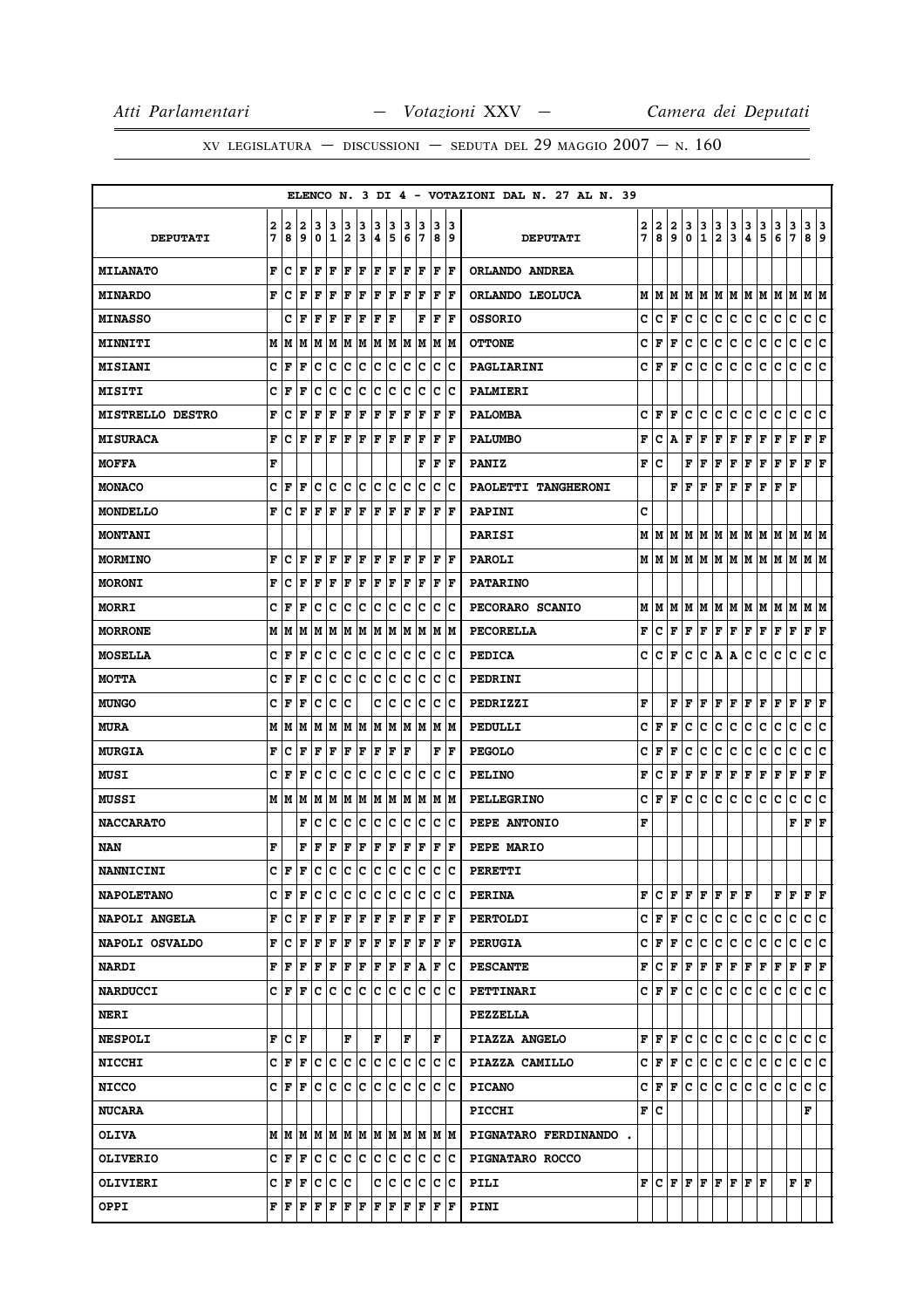|                      |        |        |                                                                                                                                                                                                                                                                                                                                                                                                                                                                                                                                                                                |        |                    |        |        |        |                           |        |         |                             |           | ELENCO N. 3 DI 4 - VOTAZIONI DAL N. 27 AL N. 39 |        |        |                         |              |                  |                              |              |        |                                                                                                                                                                                                          |        |             |                           |     |
|----------------------|--------|--------|--------------------------------------------------------------------------------------------------------------------------------------------------------------------------------------------------------------------------------------------------------------------------------------------------------------------------------------------------------------------------------------------------------------------------------------------------------------------------------------------------------------------------------------------------------------------------------|--------|--------------------|--------|--------|--------|---------------------------|--------|---------|-----------------------------|-----------|-------------------------------------------------|--------|--------|-------------------------|--------------|------------------|------------------------------|--------------|--------|----------------------------------------------------------------------------------------------------------------------------------------------------------------------------------------------------------|--------|-------------|---------------------------|-----|
| <b>DEPUTATI</b>      | 2<br>7 | 2<br>8 | 2<br>9                                                                                                                                                                                                                                                                                                                                                                                                                                                                                                                                                                         | 3<br>0 | 13<br>$\mathbf{1}$ | 3<br>2 | 3<br>3 | 3<br>4 | 3<br>5                    | 3<br>6 | 13<br>7 | 3<br>8                      | 13<br>و ا | <b>DEPUTATI</b>                                 | 2<br>7 | 2<br>8 | 2<br>9                  | 3<br>0       | 3<br>$\mathbf 1$ | 3<br>$\overline{\mathbf{2}}$ | 3<br>3       | 3<br>4 | 3<br>5                                                                                                                                                                                                   | 3<br>6 | 3<br>7      | 3 3<br>89                 |     |
| <b>PINOTTI</b>       |        |        |                                                                                                                                                                                                                                                                                                                                                                                                                                                                                                                                                                                |        |                    |        |        |        |                           |        |         | MMMMMMMMMMMMMMM             |           | <b>RONCONI</b>                                  | F      | lF.    | F                       |              |                  |                              |              |        | F   F   F   F   F   F   F                                                                                                                                                                                |        |             | F F                       |     |
| <b>PIRO</b>          | c      | F      | F                                                                                                                                                                                                                                                                                                                                                                                                                                                                                                                                                                              | Iс     | Ιc                 | lc.    | lc.    | lc.    | ∣c                        | lc.    | Iс      | lc.                         | Ιc        | <b>ROSITANI</b>                                 |        |        |                         |              |                  |                              |              |        |                                                                                                                                                                                                          |        |             |                           |     |
| <b>PISACANE</b>      | F      | l F    | l F                                                                                                                                                                                                                                                                                                                                                                                                                                                                                                                                                                            | l F    | ΙF                 | F      | F      | ΙF     | F                         | F      | F       | F                           | l F       | ROSSI LUCIANO                                   |        | FF     | F                       | lF.          | F                | F                            | F            | F      | F                                                                                                                                                                                                        | F      | ΙF          | $\bf{F}$ $\bf{F}$         |     |
| <b>PISCITELLO</b>    |        |        |                                                                                                                                                                                                                                                                                                                                                                                                                                                                                                                                                                                |        |                    |        |        |        |                           |        |         |                             |           | ROSSI NICOLA                                    |        |        |                         |              |                  |                              |              |        |                                                                                                                                                                                                          |        |             |                           |     |
| <b>PISICCHIO</b>     |        | MM     |                                                                                                                                                                                                                                                                                                                                                                                                                                                                                                                                                                                |        |                    |        |        |        | M  M  M  M  M  M  M  M  M |        |         |                             | M M       | <b>ROSSI GASPARRINI</b>                         | c      | l F    | F                       | c            | с                | с                            | c            | с      | c                                                                                                                                                                                                        | с      | c           | c                         | Iс  |
| <b>PIZZOLANTE</b>    | F      | ١c     | lF.                                                                                                                                                                                                                                                                                                                                                                                                                                                                                                                                                                            | lF.    | ΙF                 | F F    |        | F F    |                           | lF.    | ١F      | F                           | ١F        | <b>ROSSO</b>                                    | F      | c      | F                       | F            | F                | F                            | F            | F      | F                                                                                                                                                                                                        | F      | F           | $ {\bf F}  {\bf F} $      |     |
| <b>POLETTI</b>       |        |        |                                                                                                                                                                                                                                                                                                                                                                                                                                                                                                                                                                                |        |                    |        |        |        |                           |        |         |                             |           | <b>ROTONDO</b>                                  | c      | F      | F                       | c            | с                | c                            | c            | c      | c                                                                                                                                                                                                        | c      | c           | c                         | c   |
| <b>POLLASTRINI</b>   |        |        | M   M   M                                                                                                                                                                                                                                                                                                                                                                                                                                                                                                                                                                      |        | M  M  M  M         |        |        |        | MM                        |        | M M     |                             | IM IM     | <b>RUGGERI</b>                                  | C      | F      | F                       | $\mathbf c$  | c                | c                            | lc.          | c      | C                                                                                                                                                                                                        | c      | $\mathbf C$ | c                         | c   |
| <b>PONZO</b>         | F      | c      | F                                                                                                                                                                                                                                                                                                                                                                                                                                                                                                                                                                              | lF.    | ١F                 |        | F      | F      | F                         | lF.    | ١F      | lF.                         | ١F        | <b>RUGGHIA</b>                                  | c      | F      |                         |              | с                | c                            |              |        | c                                                                                                                                                                                                        | c      | c           | c                         | ∣c  |
| <b>PORCU</b>         | F      | c      | ΙF                                                                                                                                                                                                                                                                                                                                                                                                                                                                                                                                                                             | F      | F                  | F      | F      | ΙF     | F                         | ΙF     |         |                             |           | <b>RUSCONI</b>                                  | c      | l F    | F                       | c            | c                | с                            | lc.          | c      | c                                                                                                                                                                                                        | c      | c           | c                         | c   |
| <b>PORETTI</b>       | F      | F      | l F                                                                                                                                                                                                                                                                                                                                                                                                                                                                                                                                                                            | Iс     | Ιc                 | c      | c      | c      | c                         | lc.    | Ιc      |                             | lc Ic     | <b>RUSSO FRANCO</b>                             | c      | F      | F                       | c            | c                | c                            | c            | c      | c                                                                                                                                                                                                        | c      | c           | c  c                      |     |
| <b>PORFIDIA</b>      | c      | F      | F                                                                                                                                                                                                                                                                                                                                                                                                                                                                                                                                                                              | с      | c                  | c      | c      | c      | c                         | c      | Ιc      | с                           | Ιc        | <b>RUSSO PAOLO</b>                              | F      | c      | F                       | F            | F                | F                            | A            | F      | F                                                                                                                                                                                                        | F      | F           | F                         | F   |
| <b>POTTINO</b>       | F      | A      | F                                                                                                                                                                                                                                                                                                                                                                                                                                                                                                                                                                              | F      | F                  | F      | F      | F      | F                         | F      | F       | F                           | F         | <b>RUTA</b>                                     | c      | l F    | F                       | c            | c                | с                            | c            | c      | с                                                                                                                                                                                                        | c      | c           | c                         | lc. |
| <b>PRESTIGIACOMO</b> | F      | Iс     | ΙF                                                                                                                                                                                                                                                                                                                                                                                                                                                                                                                                                                             | lF.    | ΙF                 | F      | lF.    | F      | F                         | ΙF     | F       | l F                         | lF.       | <b>RUTELLI</b>                                  | М      | M      | M                       | М            | M                | M  M                         |              | M M    |                                                                                                                                                                                                          | MM     |             | M  M                      |     |
| <b>PREVITI</b>       |        |        |                                                                                                                                                                                                                                                                                                                                                                                                                                                                                                                                                                                |        |                    |        |        |        |                           |        |         |                             |           | <b>RUVOLO</b>                                   | F      | F      | F                       | F            | F                | $\mathbf F$                  | $\mathbf{F}$ | F      | F                                                                                                                                                                                                        | F      | F           | ${\bf F} \,   \, {\bf F}$ |     |
| <b>PRODI</b>         |        | MM     | lМ                                                                                                                                                                                                                                                                                                                                                                                                                                                                                                                                                                             |        |                    |        |        |        | IM IM IM IM IM            |        | M M     |                             | IM IM     | <b>SAGLIA</b>                                   | F      | c      | F                       | F            | F                | F                            | F            | F      | F                                                                                                                                                                                                        | F      | F           | F F                       |     |
| PROIETTI COSIMI      | F      | Iс     | l F                                                                                                                                                                                                                                                                                                                                                                                                                                                                                                                                                                            | F      | ΙF                 | F      | F      | F      | lF.                       | F      | F       | F                           | ١F        | <b>SALERNO</b>                                  | F      |        | F                       | F            | F                | F                            | F            | F      | F                                                                                                                                                                                                        | F      | F           | F                         | F   |
| <b>PROVERA</b>       | c      | F      | l F                                                                                                                                                                                                                                                                                                                                                                                                                                                                                                                                                                            | Iс     | Iс                 | c      | IC.    | lc.    | ∣c                        | lc.    | Iс      |                             | c c       | <b>SAMPERI</b>                                  | c      | F      | F                       | c            | c                | c                            | c            | c      | c                                                                                                                                                                                                        | c      | c           | c c                       |     |
| <b>QUARTIANI</b>     | c      | l F    | F                                                                                                                                                                                                                                                                                                                                                                                                                                                                                                                                                                              | c      | c                  | c      | c      | c      | c                         | c      | Ιc      | c                           | Ιc        | <b>SANGA</b>                                    | c      | F      | F                       | c            | c                | $\mathbf{C}$                 | c            | c      | c                                                                                                                                                                                                        | с      | с           | c                         | c   |
| <b>RAISI</b>         | F      | Ιc     | F                                                                                                                                                                                                                                                                                                                                                                                                                                                                                                                                                                              | F      | F                  | F      | F      | F      | F                         | F      | F       | F                           | ١F        | <b>SANNA</b>                                    | c      | l F    | F                       | c            | c.               | c                            | c            | c      | c                                                                                                                                                                                                        | с      | $\mathbf C$ | c                         | lc. |
| <b>RAITI</b>         |        |        | F                                                                                                                                                                                                                                                                                                                                                                                                                                                                                                                                                                              | lc     | lc                 | lc.    | lc.    | lc     | lc                        | lc.    | lc      | $\mathbf c$                 | Ιc        | <b>SANTAGATA</b>                                | М      | M      | M                       | М            | M                | M  M                         |              | M M    |                                                                                                                                                                                                          | MM     |             | M   M                     |     |
| <b>RAMPELLI</b>      | F      | с      | F                                                                                                                                                                                                                                                                                                                                                                                                                                                                                                                                                                              | F      | F                  | F      | F      | F      | F                         | F      | F       | F                           | l F       | <b>SANTELLI</b>                                 | F      | c      | F                       | F            | F                | F                            | F            | F      | F                                                                                                                                                                                                        | F      | F           | F                         |     |
| <b>RAMPI</b>         |        | C  F   | ΙF                                                                                                                                                                                                                                                                                                                                                                                                                                                                                                                                                                             | lc.    | Iс                 | c      | ∣c     | lc.    | Iс                        | lc.    | Ιc      | lc.                         | ١c        | <b>SANZA</b>                                    | F      | c      | F                       | $\mathbf{F}$ | F                | F                            | F            | F      | F                                                                                                                                                                                                        |        | $\mathbf F$ | $ {\bf F}  {\bf F} $      |     |
| <b>RANIERI</b>       |        |        |                                                                                                                                                                                                                                                                                                                                                                                                                                                                                                                                                                                |        |                    |        |        |        |                           |        |         |                             |           | <b>SASSO</b>                                    | c      | F      | F                       | c            | lc.              | c                            | c            | c      | c                                                                                                                                                                                                        | c      | c           | c                         |     |
| <b>RAO</b>           |        |        |                                                                                                                                                                                                                                                                                                                                                                                                                                                                                                                                                                                |        |                    |        |        |        |                           |        |         |                             |           | <b>SATTA</b>                                    | c      | F F    |                         | c            | c                | c                            | c            | c      | c                                                                                                                                                                                                        | c      | c           | c c                       |     |
| <b>RAVETTO</b>       | F      | Iс     | F F F F F F F F F F                                                                                                                                                                                                                                                                                                                                                                                                                                                                                                                                                            |        |                    |        |        |        |                           |        |         |                             | F  F      | <b>SCAJOLA</b>                                  | м      | lм     |                         |              |                  | MMMMMMMM                     |              |        |                                                                                                                                                                                                          | M      | M           | M M                       |     |
| <b>RAZZI</b>         |        |        | C F F C C C C C C                                                                                                                                                                                                                                                                                                                                                                                                                                                                                                                                                              |        |                    |        |        |        |                           | c c    |         |                             | c c       | <b>SCALIA</b>                                   |        |        |                         |              |                  |                              |              |        |                                                                                                                                                                                                          |        |             |                           |     |
| <b>REALACCI</b>      |        |        |                                                                                                                                                                                                                                                                                                                                                                                                                                                                                                                                                                                |        |                    |        |        |        |                           |        |         |                             |           | <b>SCHIETROMA</b>                               |        |        |                         |              |                  |                              |              |        |                                                                                                                                                                                                          |        |             |                           |     |
| <b>REINA</b>         |        |        |                                                                                                                                                                                                                                                                                                                                                                                                                                                                                                                                                                                |        |                    |        |        |        |                           |        |         |                             |           | <b>SCHIRRU</b>                                  |        |        | C  F  F                 |              |                  | le le le le                  |              | c c    |                                                                                                                                                                                                          | lc.    | lc.         | c c                       |     |
| RICCI ANDREA         |        |        |                                                                                                                                                                                                                                                                                                                                                                                                                                                                                                                                                                                |        |                    |        |        |        |                           |        |         | C F F C C C C C C C C C C C |           | <b>SCOTTO</b>                                   |        |        |                         |              |                  | C F F C C C C                |              | c c    |                                                                                                                                                                                                          | lc.    | lc.         | c c                       |     |
| RICCI MARIO          |        |        | CFF                                                                                                                                                                                                                                                                                                                                                                                                                                                                                                                                                                            |        |                    |        |        |        | c c c c c c               | c c    |         |                             | c c       | <b>SERENI</b>                                   |        |        | C  F  F                 | lc.          | lc.              | ∣c∙                          | lc.          | ∣c∙    | lc.                                                                                                                                                                                                      | с      | С           | c c                       |     |
| <b>RICEVUTO</b>      |        |        |                                                                                                                                                                                                                                                                                                                                                                                                                                                                                                                                                                                |        |                    |        |        |        |                           |        |         |                             |           | <b>SERVODIO</b>                                 |        |        |                         |              | C F F C C        | c c                          |              | c c    |                                                                                                                                                                                                          | С      | IC.         | c c                       |     |
| <b>RIGONI</b>        |        |        |                                                                                                                                                                                                                                                                                                                                                                                                                                                                                                                                                                                |        |                    |        |        |        |                           |        |         | MMMMMMMMMMMMMMM             |           | <b>SGOBIO</b>                                   |        |        |                         |              |                  |                              |              |        | $M$   $M$   $M$   $M$   $M$   $M$   $M$   $M$   $M$   $M$   $M$   $M$   $M$                                                                                                                              |        |             |                           |     |
| <b>RIVOLTA</b>       |        |        | $\mathbf{F}\left \mathbf{C}\right.\left \mathbf{F}\right.\left \mathbf{F}\right.\left \mathbf{F}\right.\left \mathbf{F}\right.\left \mathbf{F}\right.\left \mathbf{F}\right.\left \mathbf{F}\right.\left \mathbf{F}\right.\left \mathbf{F}\right.\left \mathbf{F}\right.\left \mathbf{F}\right.\left \mathbf{F}\right.\left \mathbf{F}\right.\left \mathbf{F}\right.\left \mathbf{F}\right.\left \mathbf{F}\right.\left \mathbf{F}\right.\left \mathbf{F}\right.\left \mathbf{F}\right.\left \mathbf{F}\right.\left \mathbf{F}\right.\left \mathbf{F}\right.\left \mathbf{F}\$ |        |                    |        |        |        |                           | F F    |         |                             | F F       | SILIQUINI                                       |        |        |                         |              |                  |                              |              |        |                                                                                                                                                                                                          |        |             |                           |     |
| <b>ROCCHI</b>        |        |        | C F F C C C C C C                                                                                                                                                                                                                                                                                                                                                                                                                                                                                                                                                              |        |                    |        |        |        |                           | c c    |         |                             | c c       | <b>SIMEONI</b>                                  |        |        |                         |              |                  |                              |              |        | $\mathbf{F}\left[\mathbf{C}\left \mathbf{F}\left \mathbf{F}\left \mathbf{F}\right \mathbf{F}\left \mathbf{F}\right \mathbf{F}\left \mathbf{F}\right \mathbf{F}\right \mathbf{F}\right]\mathbf{F}\right]$ |        |             | $F$ $F$                   |     |
| <b>ROMAGNOLI</b>     |        |        | ${\bf F}\, {\bf C}\, {\bf F}\, {\bf F}\, {\bf F}\, {\bf F}\, {\bf F}\, $                                                                                                                                                                                                                                                                                                                                                                                                                                                                                                       |        |                    |        |        | F F    |                           | IF IF  |         | F                           | ١F        | <b>SINISCALCHI</b>                              |        |        |                         |              |                  |                              |              |        |                                                                                                                                                                                                          |        | lc.         | lc Ic                     |     |
| <b>ROMANI</b>        |        |        |                                                                                                                                                                                                                                                                                                                                                                                                                                                                                                                                                                                |        |                    |        |        |        |                           |        |         | F                           |           | <b>SIRCANA</b>                                  |        |        |                         |              |                  |                              |              |        |                                                                                                                                                                                                          |        |             |                           |     |
| <b>ROMANO</b>        |        | F F    | lF.                                                                                                                                                                                                                                                                                                                                                                                                                                                                                                                                                                            | F F    |                    | F F    |        | F F    |                           | lF.    | lF.     | F                           | ١F        | <b>SMERIGLIO</b>                                |        |        | $C  {\bf F}  {\bf F}  $ | lc.          | lc.              | c c                          |              | lc.    | lc.                                                                                                                                                                                                      | c c    |             | lc Ic                     |     |
| <b>ROMELE</b>        |        |        | ${\bf F}\, {\bf C}\, {\bf F}\, {\bf F}\, {\bf F}\, {\bf F}\, {\bf F}\, {\bf F}\, {\bf F}\, {\bf F}\, {\bf F}\, {\bf F}\, {\bf F}\, {\bf F}\, {\bf F}\, {\bf F}\, {\bf F}\, {\bf F}\, {\bf F}\, {\bf F}\, {\bf F}\, {\bf F}\, {\bf F}\, {\bf F}\, {\bf F}\, {\bf F}\, {\bf F}\, {\bf F}\, {\bf F}\, {\bf F}\, {\bf F}\, {\bf F}\, {\bf F}\, {\bf F}\, {\bf F}\, {\bf F}\, {\bf F}\$                                                                                                                                                                                             |        |                    |        |        |        |                           |        |         |                             | F F       | SOFFRITTI                                       |        |        |                         |              | C F F C C        | ∣c∙                          | c.           | c.     | lc.                                                                                                                                                                                                      | lc.    | c.          | c c                       |     |
| <b>RONCHI</b>        |        |        |                                                                                                                                                                                                                                                                                                                                                                                                                                                                                                                                                                                |        |                    |        |        |        |                           |        |         |                             |           | SORO                                            |        |        |                         |              |                  |                              |              |        |                                                                                                                                                                                                          |        |             |                           |     |